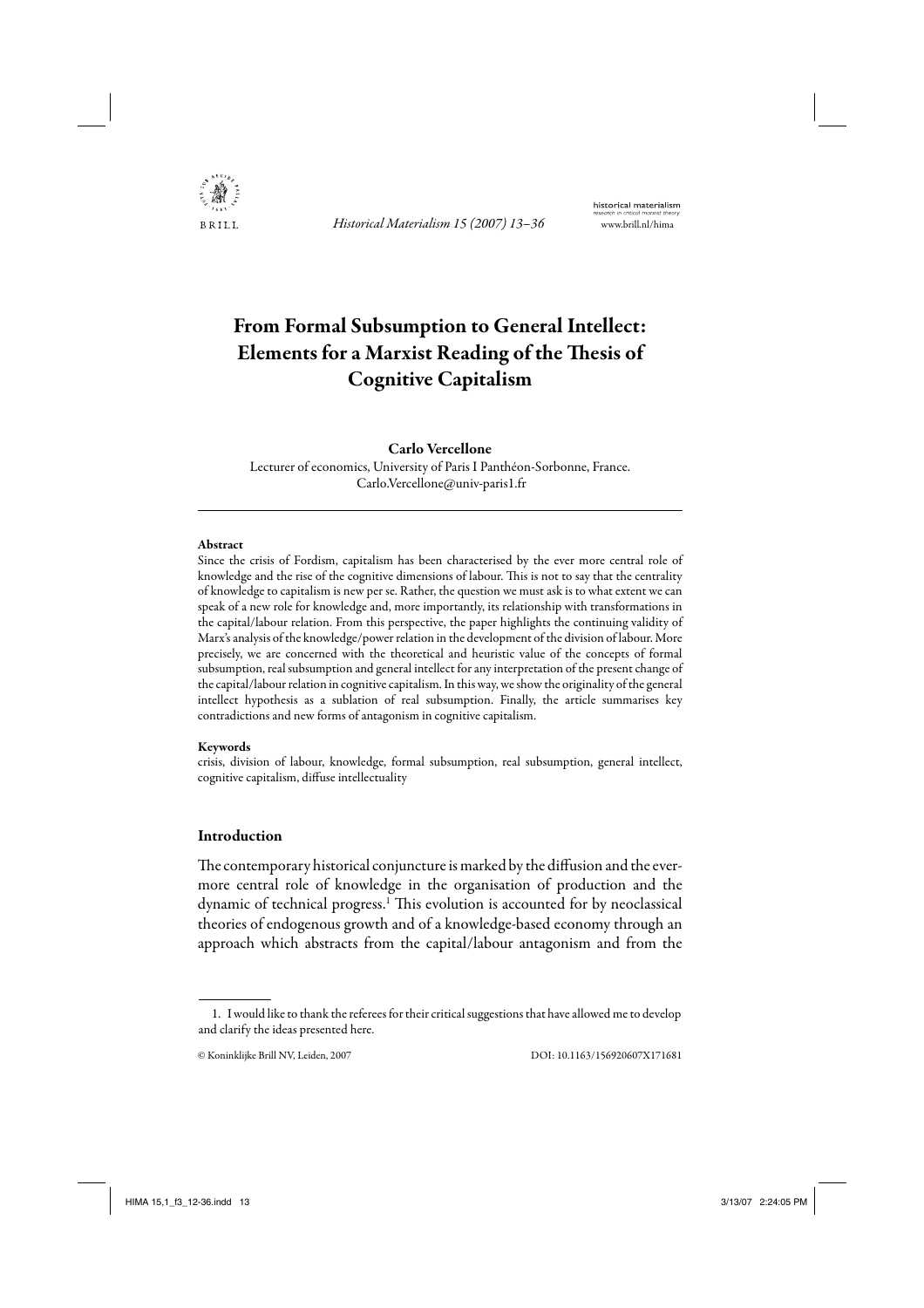conflicts of knowledge and power which structure transformations in the division of labour.<sup>2</sup>

The hypothesis of cognitive capitalism develops from a critique of the political economy of the new liberal theories of the knowledge-based economy. An understanding of the meaning at stake in the current mutation of capitalism cannot be reduced to the mere constitution of an economy founded on knowledge, but in the formation of a knowledge-based economy framed and subsumed by the laws of capital accumulation.<sup>3</sup>

On this basis, this article investigates two theoretical questions to which we will attempt to give some of the elements of a response. Does the tendency to the diffusion of knowledge signal a break with respect to the logic of the capitalist division of labour and of technical progress operative since the first industrial

<sup>2.</sup> For a critique of these theories, see Lebert and Vercellone 2004.

<sup>3.</sup> This critical perspective on apologetic accounts of neoliberal inspiration is inscribed in the two terms which compose the very concept of cognitive capitalism: i) the notion of 'capitalism' defines the enduring element in the change of the structural invariants of the capitalist mode of production: in particular, the driving role of profit and the wage relation or, more precisely, the different forms of dependent labour on which the extraction of surplus labour is founded; ii) the term 'cognitive' emphasises the new nature of the conflictual relation of capital and labour, and of the forms of property on which the accumulation of capital rests. It is necessary to note that the notion of cognitive capitalism has also been developed as a response to the insufficiency of the interpretations of the current mutation of capitalism in terms of the transition from a Fordist to a post-Fordist model of flexible, or what is sometimes referred to as 'Toyota-ist', accumulation. The interpretative category of 'post-Fordism', adopted by both a critical Left coming from workerism [operaismo] and by economists of the regulation school, essentially remains a prisoner of a neoindustrialist vision of the new capitalism. The new model of production and the new nature of the relation of capital to labour are conceived principally as an immanent overcoming of the socioeconomic factors which have brought to an end the rigid paradigm of mass production. In substance, for the theories of post-Fordism, the first aspect of the new productive model can be traced back to the technological leap of telematic and microelectronic innovation that occurred with the third industrial revolution. The argument goes that the association of the information revolution and Japanese methods of lean production have allowed the old assembly line to adapt to the increasingly unstable and volatile nature of demand. At the same time, thanks to a new organisation of labour in terms that are more flexible and decentralised, the new model of production is said to have eliminated the critical points of the cycle of production upon which the emergence of the antagonistic figure of the mass worker was founded. Theories of post-Fordism, while capturing some significant elements of rupture, often remain bound to a factory-inspired vision of the new capitalism seen as a further development of the Fordist-industrial logic of the real subsumption of labour by capital. For these reasons, the category of post-Fordism appears to us to be inadequate for comprehending the profound transformation of the antagonistic relation of capital to labour related to the development of an economy founded on the driving role of knowledge and the figure of the collective worker of the general intellect. The notion of cognitive capitalism aims to contribute to overcoming these difficulties, taking account of the way in which the crisis of Fordism has corresponded to a superior level of 'great crisis'. This crisis signals the exhaustion not only of a model of development specific to industrial capitalism but the tendential crisis of some of the more structural invariants of the long-period dynamic that opened with the first industrial revolution.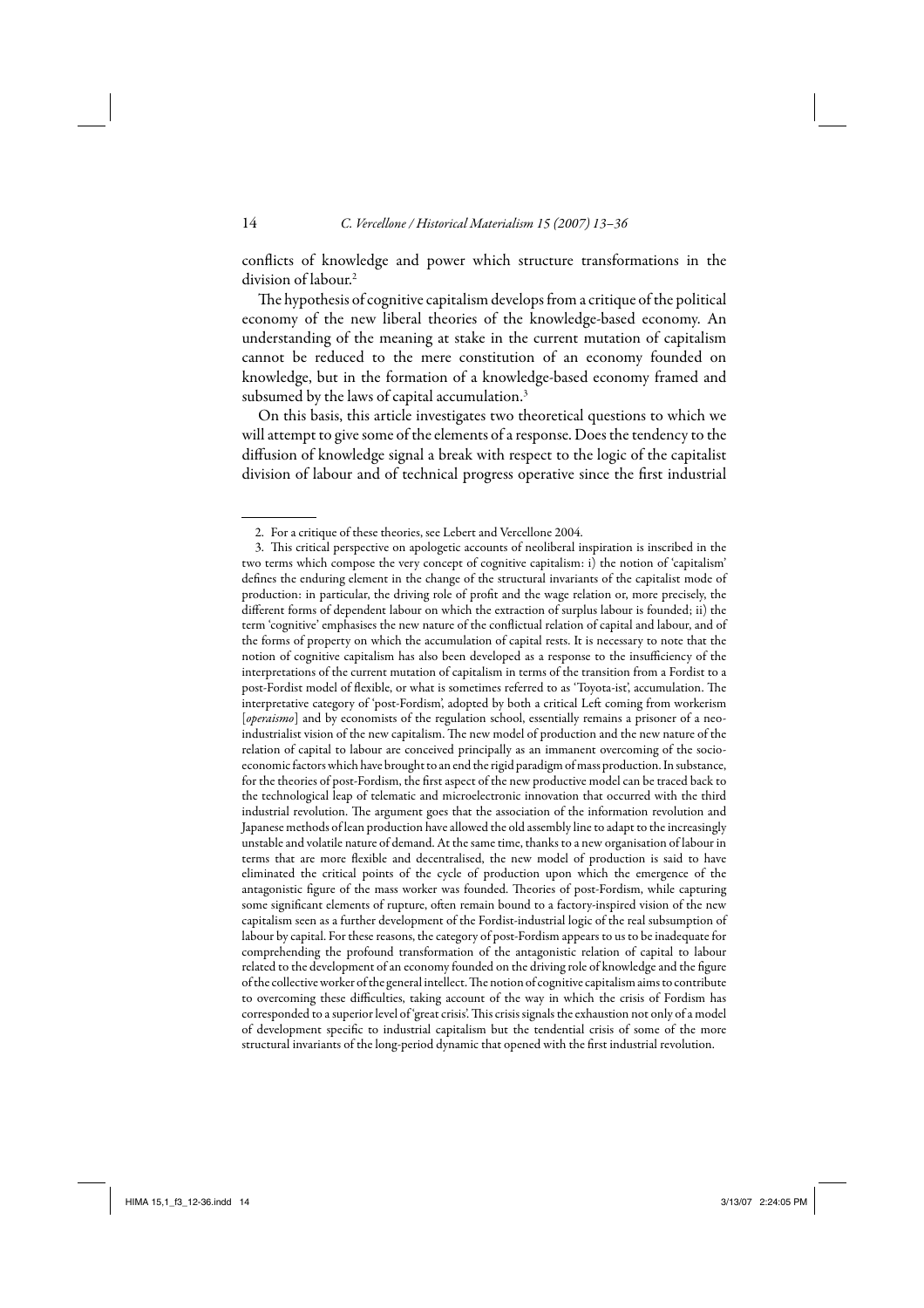revolution? To what degree is it possible to find in Marx and, in particular, in the notion of the general intellect, elements that allow for the identification of the radically new character of the contradictions and of the antagonism that traverses cognitive capitalism?

In order to respond to these questions, this article proposes to highlight the originality and the actuality of Marx's contribution, underlining the conflictual relation of knowledge to power that determines the development of the capitalist division of labour. Specifically, we will deal with the theoretical and heuristic value of the concepts of formal subsumption, real subsumption and the general intellect. The notion of subsumption<sup>4</sup> is used by Marx to characterise the differing forms of subordination of labour to capital. With the idea of the general intellect, he designates a radical change of the subsumption of labour to capital and indicates a third stage of the division of labour. It involves a tendential overcoming of the Smithian logic of the division of labour proper to industrial capitalism, and posits, in a new manner with respect to the other writings of Marx, the possibility of a direct transition to communism.

We shall see that these categories are useful in crafting a theoretical reconstruction in historical time which is able to identify the significance of the current turning point in the dynamic of capitalism in the longue durée. From this results a periodisation in which three principal stages of the capitalist division of labour and of the role of knowledge can be identified (even if these phases in part overlap with each other).<sup>5</sup>

i) The stage of formal subsumption develops between the beginning of the sixteenth and the end of the eighteenth century. It is based on the models of production of the putting-out system<sup>6</sup> and of centralised manufacture. The relation of capital/labour is marked by the hegemony of the knowledge of craftsmen and of workers with a trade, and by the pre-eminence of the mechanisms of accumulation of a mercantile and financial type.

<sup>4.</sup> I have preferred the term 'subsumption' to 'submission' because it better allows us to grasp the permanence of the opposition of capital to labour and the conflict for the control of the 'intellectual powers of production' in the unfolding of the different stages of the capitalist division of labour.

<sup>5.</sup> The periodisation that I propose here is essentially aimed at showing the relevance and heuristic value of Marxian categories and method for any interpretation of the present mutation of the capital/labour relation. Therefore, I privilege an analysis centred on the development of tendencies and ruptures within the Marxian discourse, even if this is to the detriment of a more detailed historical argument. For a more developed historical perspective on the complexity of the processes that led from industrial capitalism to cognitive capitalism, I suggest that the reader see Lebert and Vercellone 2003 and Vercellone 1999, 2003a, 2004, 2006 and Vercellone (ed.) 2003.

<sup>6.</sup> This system, also called the system of the diffuse factory, is based on the figure of the mercantile entrepreneur who organises production in the home by artisans and independent workers.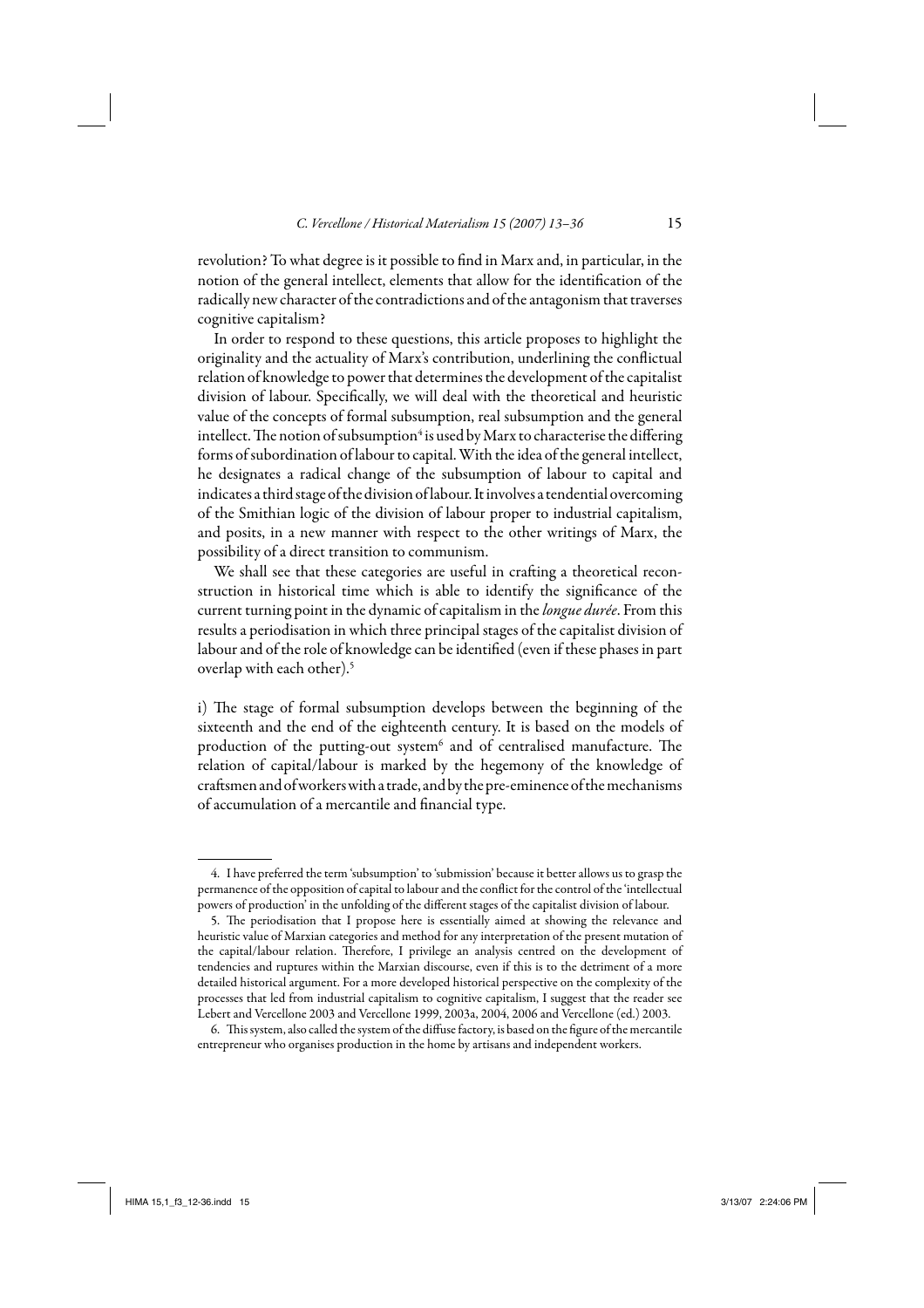ii) The stage of real subsumption starts with the first industrial revolution. The division of labour is characterised by a process of polarisation of knowledge which is expressed in the parcelling out and disqualification of the labour of execution and in the overqualification of a minoritarian component of labourpower, destined to intellectual functions.<sup>7</sup> The attempt to save time, founded on the law of value-labour, is accompanied by the reduction of complex labour into simple labour and by the incorporation of knowledge in fixed capital and in the organisation of the firm. The dynamic of capital accumulation is founded on the large factories (first of all, those of the Mancunian model, then those of Fordism), which are specialised in the production of mass, standardised goods.

iii) The third stage is that of cognitive capitalism. It begins with the social crisis of Fordism and of the Smithian division of labour. The relation of capital to labour is marked by the hegemony of knowledges, by a diffuse intellectuality, and by the driving role of the production of knowledges by means of knowledges connected to the increasingly immaterial and cognitive character of labour.<sup>8</sup> This new phase of the division of labour is accompanied by the crisis of the law of value-labour and by the strong return of mercantile and financial mechanisms of accumulation. The principal elements of this new configuration of capitalism and of the conflicts that derive from it are, in large measure, anticipated by Marx's notion of the general intellect.

# Formal subsumption, real subsumption and general intellect: an historical perspective on the transformations of the division of labour

# 1. Division of labour and relations of knowledge/power. First and fundamental terrain of the conflicts between capital and labour.

Marx's approach continues to offer an interpretative paradigm that helps us account not only for the transformations of the division of labour but also for the trajectories which could create, to use a phrase from Schumpeter, 'the conditions of a new evolution'. Marx's analysis constitutes, from a methodological point of view, one of the first critiques of Smith's account of the division of

<sup>7.</sup> See Freyssenet 1979.

<sup>8.</sup> I insist upon the two terms 'immaterial' and 'cognitive' because the concept of immaterial labour, when used by itself to characterise the present change in labour, is, in my opinion, insufficient and imprecise. The essential trait of the present transformation in labour is not limited to its many immaterial dimensions or, more precisely, those of its products. It can above all be found in the reappropriation of the cognitive dimensions of work by living labour, with respect to all material and immaterial activity.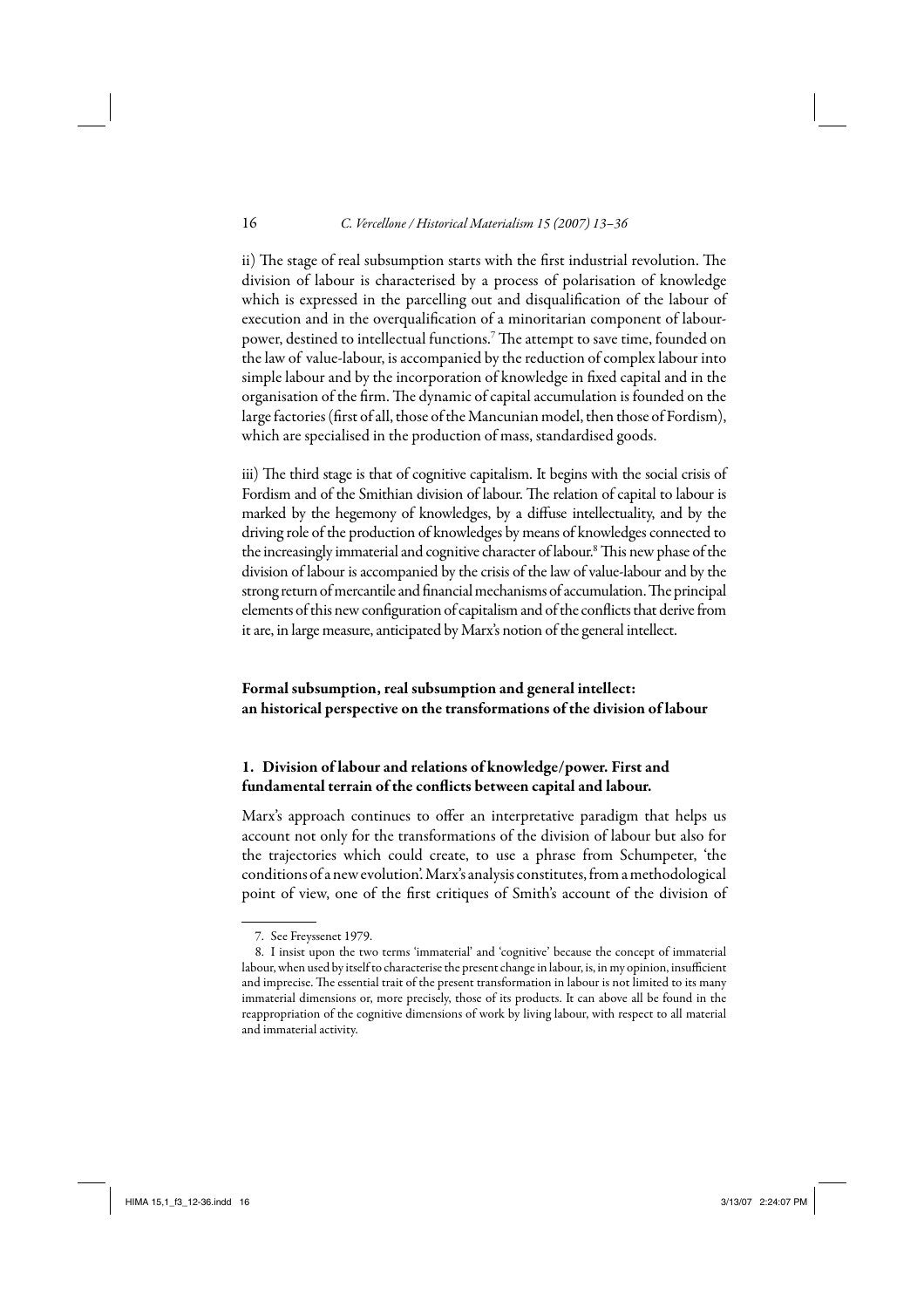labour. The polarisation of knowledges and the split between intellectual and material tasks are no longer considered a natural modality and a necessary consequence of the development of the productive forces. On the contrary, these tendencies result from the very specific historical modalities by which capital renders technical progress endogenous through the subordination of the labour process (in the sense of the production of use-values) to the valorisation process (production of exchange-values and means of extraction of surplus-value).<sup>9</sup> The development of the division of labour begins with the conflictual relation of capital and labour established in the dynamic of technical and organisational innovation. For example, Marx locates the struggle for the reduction and the regulation of the working day (using the example of conflicts over wages) at the centre of the logical-historical passage that, in the first book of *Capital*, leads from the notion of absolute surplus-value to that of relative surplus-value.

Of even greater importance is Marx's insistence on one specific dimension of this complex dialectic of conflict and innovation: the conflict regarding the control of the 'intellectual powers of production'. From this, a conception of technical progress arises that is not limited to underlining the impact of it on the productivity of labour and economic efficacy. Instead, it places the accent on the relations between knowledge and power which have structured the evolution of the technical and social division of labour.<sup>10</sup> The struggle over the control of the 'intellectual powers of production' is explained by the tendency according to which, under capital, the development of science applied to production proceeds at an equal rate with the expropriation of the knowledges of workers. However, it also explains the resistances that this type of technical progress encounters amongst wage-earners and, thus, the counter-tendencies that can give rise to a recomposition of knowledge and of collective labour. In effect, if technical progress in its capitalistic form allows the expropriation of the traditional knowledge of the worker, the labour process remains irreducibly conflictual. In such a way, a new type of knowledge tends incessantly to reconstitute itself at the level of the capitalist development of the technical and social division of labour.<sup>11</sup>

<sup>9.</sup> This approach enables us to understand technology as a materialised social relation and to comprehend that it is not the level of technological development considered in itself which determines the application of a determinate form of organisation of labour but, rather, its adequacy to a determinate moment as support for the extraction of surplus labour.

<sup>10.</sup> To use the terms by which Smith defines the double determination of the division of labour in the factories and in market-driven society.

<sup>11.</sup> See Salama and Hai Hac 1992. In addition, it is important to remember that the irreducible dimension of workers' knowledge was also apparent in the big Fordist factories in the fundamental difference between prescribed tasks and the reality of workers' labour. Without this difference, qualified by the 'paradoxical implication' of the mass worker, the Fordist assembly line would never have been able to function.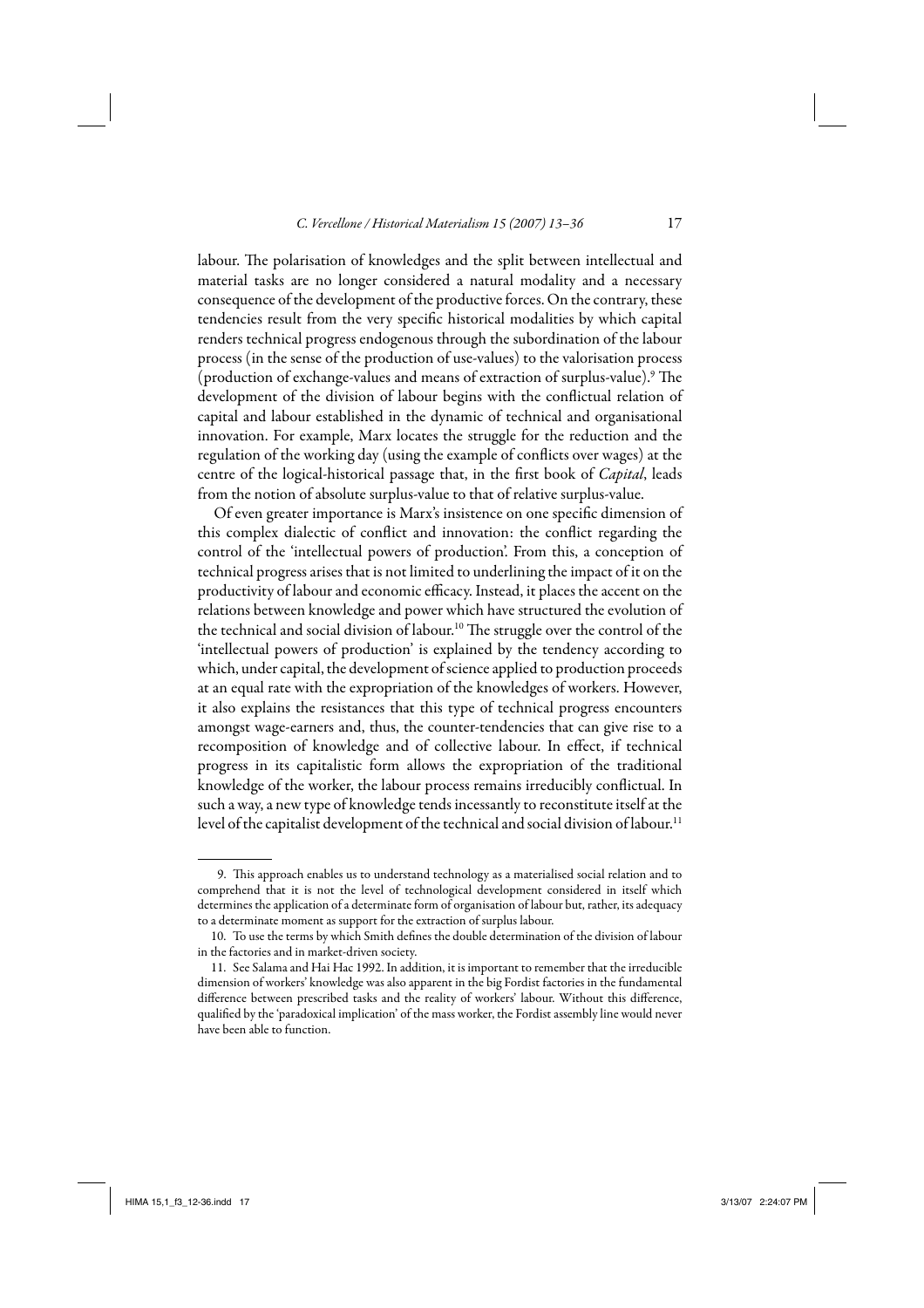Thus, the analysis of technical progress as an expression of a relation of forces concerning knowledge is everywhere present in Marx's work and allows an alternative reading of some crucial aspects of his thought.

The conflictual dynamic of the relation of knowledge to power occupies a central position in the explanation of the tendency of the increase of the organic and technical composition of capital. This tendency, Marx writes, results from the way the system of machines arises in its totality: 'This road is, rather, dissection [Analyse] - through the division of labour, which gradually transforms the workers' operations into more and more mechanical ones, so that at a certain point a mechanism can step into their places.<sup>12</sup>

In effect, the tendency of the rise in the technical and organic composition of capital translates

into the system of values a fundamental tendency of the capitalist mode of production: the increasing separation of producers and of means of production at the level of the forces of production, or more exactly, at the level of the relations of expropriation... [of the knowledges of the working class], the location of which is the labour process.... This relation constitutes a 'struggle of class in production'... whose outcome is the control of the labour process and therefore of the production of relative surplus-value, the control of which is initially deposited in the craftsman and later the skilled labourer.<sup>13</sup>

We will not dwell at length here on the debate on the tendency of the falling rate of profit. What we are concerned with, instead, is to underline how, if the accent is placed on the qualitative dynamic of the relation of knowledge to power that structures the tendency of the rise in the organic composition of capital, it becomes possible to hypothesise another form of structural crisis. Such a crisis is articulated on the basis of a different logic from that of the traditional Marxist approach in terms of value and the overaccumulation of capital. It supposes, rather, a qualitative change, at the level of the technical composition of capital and of the social labour process. This overturns the relation of subordination of the living knowledge incorporated in labour-power to the dead knowledge incorporated in fixed capital. It is an overturning in the relation of living knowledge/dead knowledge that could be characterised as the 'tendential fall of the capital's control of the division of labour'.<sup>14</sup> The numerous elements that lead to this hypothesis of a superior level of 'great crisis' of industrial capitalism are evoked throughout Marx's work. However, in our opinion, it is above all in the

13. Lipietz 1982, pp. 204-5.

<sup>12.</sup> Marx 1973, p. 703.

<sup>14.</sup> See Vercellone 1999.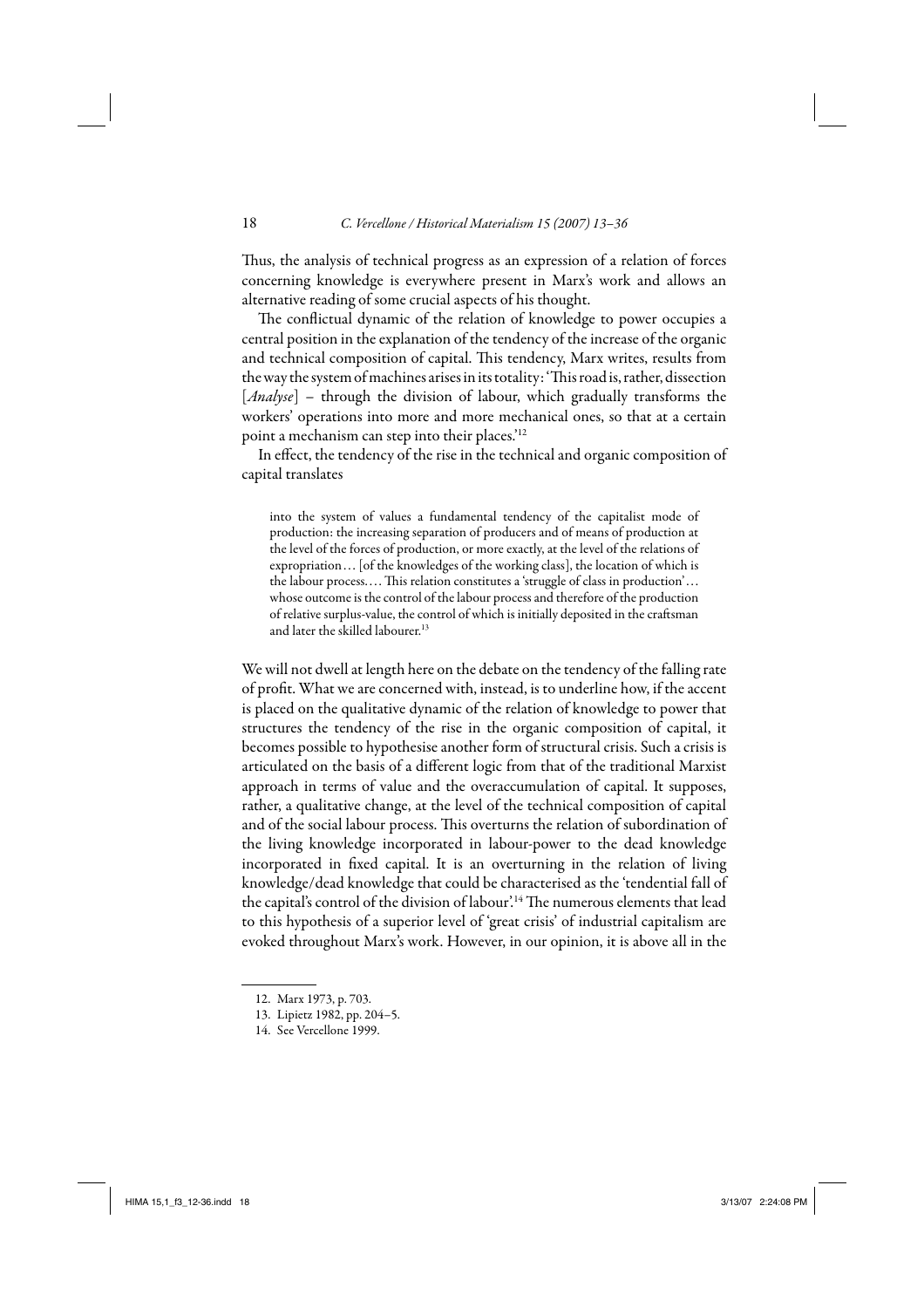Grundrisse that it is explicated, in particular, in the passages on the 'Fragment on Machines' (in Notebook VII). Here, Marx announces the advent, after the stages of formal and real subsumption of labour to capital, of a new stage of development of the division of labour. It is here that Marx speaks of the 'general intellect' in order to characterise the impact of this change on the division of labour and on technical progress. In such a way, he anticipates certain key aspects of an historical conjuncture in which the productive value of intellectual and scientific labour becomes dominant and knowledge re-socialises everything, becoming the principal productive force.<sup>15</sup> It is for this reason that a return to Marx's notions of formal and real subsumption and of the 'general intellect', and to the evolution between these forms of the technical and social division of labour, may be of great interest for advancing the notion of a post-Smithian twenty-first  $centurv<sup>16</sup>$ 

### 2. The lessons of the phase of formal subsumption for an interpretation of the crisis of industrial capitalism

Marx uses the notions of formal subsumption, real subsumption and the general intellect in order to qualify, in their logical-historical succession, profoundly different mechanisms of subordinating the labour process by capital (and of the type of conflicts and of crisis which they generate). In this investigation, Marx moves from the stage of the formal subsumption of labour by capital, in which capital subordinates a social and technical division of labour that, in the beginning, 'is distinguished only formally from the earlier modes of production'.<sup>17</sup> Capital subsumes, essentially by means of the expedient of mercantile and

17. 'I call the form which rests on absolute surplus-value the formal subsumption of labour under capital because it is distinguished only formally from the earlier modes of production on the basis of which it directly originates (is introduced), modes in which either the producers are selfemployed, or the direct producers have to provide surplus labour for others. The compulsion exerted there, i.e. the method of extracting surplus labour, is of a different kind. The essential features

<sup>15.</sup> See Negri 1992.

<sup>16. &#</sup>x27;Post-Smithian' insofar as we can retrospectively affirm that Fordist growth has, in many respects, represented the historical outcome of the industrial model, the essential traits and tendencies of which Adam Smith anticipated in the famous examples of the manufacture of pins. On the one hand, thanks to the association of Taylorist principles and mechanisation, labour-power is integrated with an always more complex system of utensils and machines. Productivity can be now represented as a variable whose determinants no longer take into any consideration the knowledge of the workers. In this sense, the Smithian representation of the technical division of labour, characterised by the parcelisation of labour and the separation of the tasks of planning and execution, finds a sort of historical fulfilment. Knowledge and science applied to production are separated from collective labour and, as Smith announced, have become 'like every employment, the principal or sole trade and occupation of a particular class of citizens' (Smith 1970, p. 10).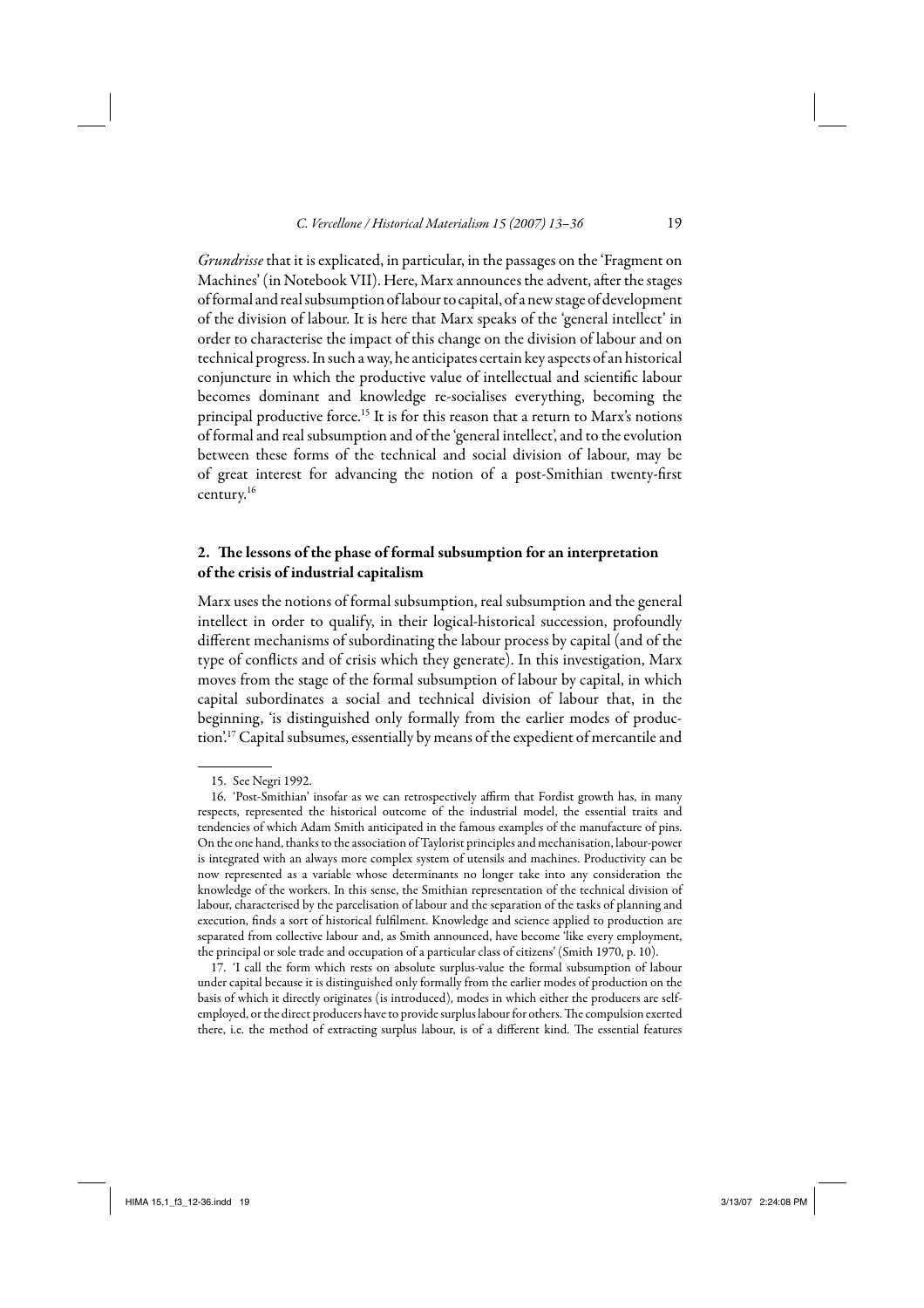monetary relations, a labour process which pre-exists it and in which the cooperation of workers does not require mechanisms of capitalist direction of production. Co-operation in labour relations remains technically autonomous with respect to capital. The control of the labour process and the modalities of appropriation of the surplus are founded, in the first instance, on mechanisms external to the directly productive sphere, as, for example, in the model of the putting-out system. Bearing in mind the autonomy of productive social cooperation (of the qualitative preponderance of the variable component over that of constant capital, Marx would say), the compulsion to surplus labour (under the form of wage-labour and/or of autonomous craft labour) results essentially from the mercantile subordination of the worker which forces him to sell his labour-power (lacking other means of access to money and/or to non-mercantile appropriation of the means of subsistence).

The contradiction between the relation of monetary dependence of the wageworkers in the process of circulation and their autonomy in the regulation of the labour process is one of the key characteristics of the formal subsumption of labour to capital.<sup>18</sup> From this contradiction derives, as noted, the crucial position that the policies of de-socialisation of the economy (enclosures, poor laws, etc.) had in the long and difficult process of gestation of the first industrial revolution. Lacking a real compulsion materialised in the productive forces, such policies aim to fix the workforce and to emphasise, in order to render it really efficacious, the monetary compulsion of wage-labour. These policies - whose logic are similar to the neoliberal strategies mobilised following the crisis of Fordism were, in that period, a necessary preamble to the process of the expropriation of traditional knowledges that formed the basis for the subsequent passage from

of formal subsumption are these: 1) the purely money relation between the person who is appropriating the surplus labour and the person who provides it; to the extent that subordination arises, it arises from the particular content of the sale, not from a subordination pre-posited to the sale... 2) Something implied by the first relation - for otherwise the worker would not have to sell his labour capacity - namely the fact that the objective conditions of his labour (the means of production) and the subjective conditions of his labour (the means of subsistence) confront him as capital, as monopolised by the buyer of his labour capacity... As yet there is no difference in the mode of production itself. The labour process, seen from the technological point of view, continues exactly as it did before, except that now it is a labour process subordinated to capital' (Marx and Engels 1975-2005, Volume 34, pp. 93-4, translation modified).

<sup>18.</sup> Formal subsumption also shows the ambiguity of the historical process of formation of free wage-labour. In effect, the possibility of disposing of its labour-power constitutes one of the stages of the historical movement of emancipation of dependent labour (in a wide sense of the term) in its incessant attempt to escape from such a condition. At the same time, free wage-labour corresponds to a process of expropriation which generates the progressive proletarianisation of the rural population and of craftsmen ('precarisation', as we would say today), making economic compulsion to the wage relation the social norm of access to labour and to the wage.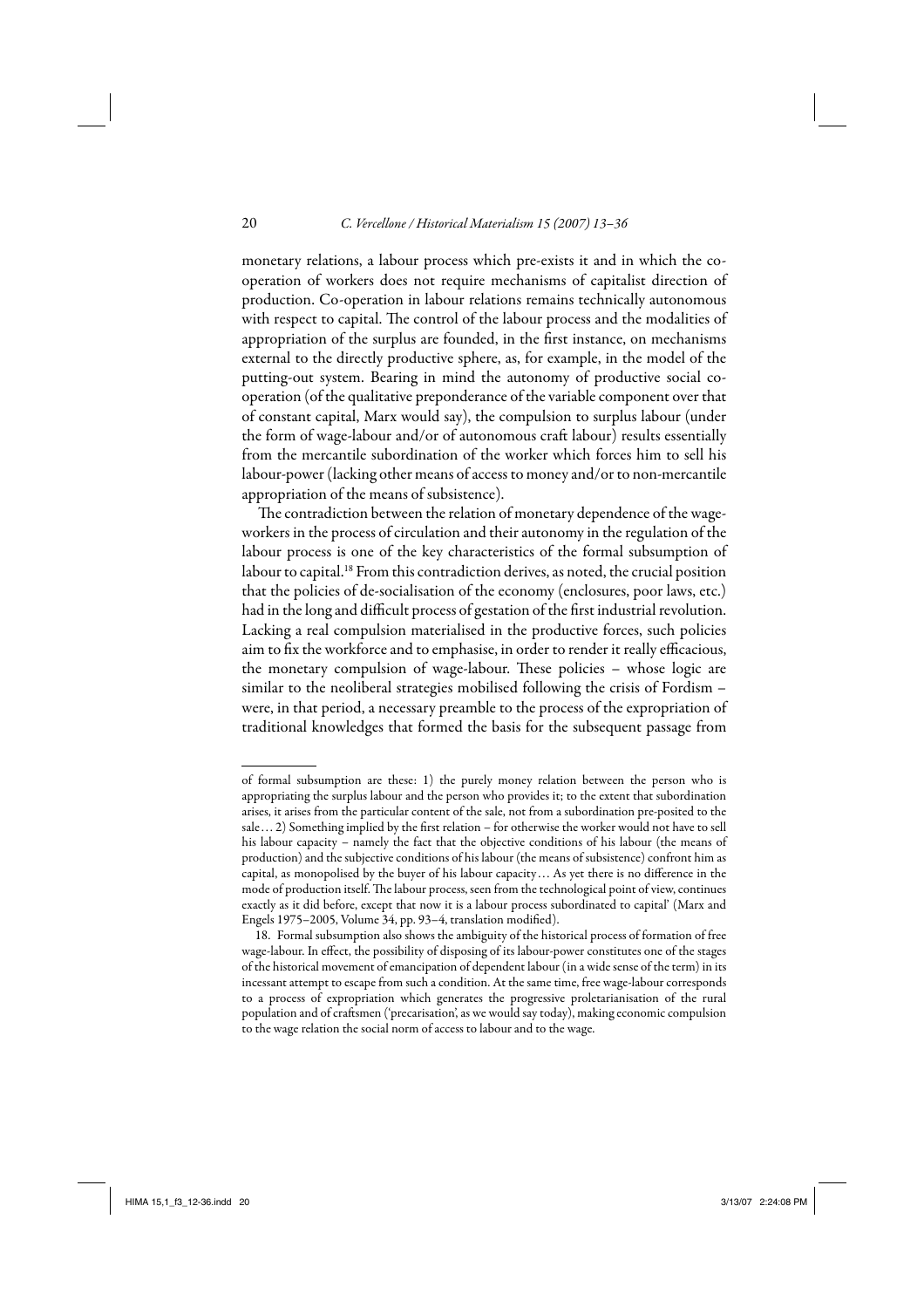formal subsumption to real subsumption. In reality, the historical stage of formal subsumption presents numerous analogies with the configuration of the relation of capital to labour that arose following the crisis of Fordism.

Such an approach provides us many lessons for grasping the specificity of, and what is at stake in, the current transformations of the division of labour. This is the case, above all, if Marx's contribution is combined with that of Braudel, the historian of the long dynamic of capitalism. A first lesson, following Braudel, is that capitalism is 'an old story which precedes and goes beyond the first industrial revolution'. The industrial form of capitalism constitutes nothing but a stage in its history. Far from being born in the industrial revolution, capitalism developed for a long phase of its history without accelerating technical progress and on the basis of forms of surplus appropriation essentially indirect and external to the sphere of production  $-$  at least in the countries at the centre of the capitalist world system.<sup>19</sup> The essential feature of capitalism is, in fact, linked to the extreme flexibility of its mechanisms of domination, to its capacity to be eminently adaptable and, therefore, non-specialised.<sup>20</sup>

Such flexibility emerged from the general formula of capital (M-C-M') and explains the type of relation which capital entertains with the sphere of production. From the standpoint of accumulation, monetary capital invested at the beginning of the cycle  $(M)$  is characterised by its flexibility, liquidity and freedom of choice. (C) is nothing but an interruption, in the ideal short circuit (M-M') which introduces (under the form of mercantile capital just as that of productive capital) materialisation, rigidity and uncertainty.<sup>21</sup> Such uncertainty is consequently greater for capital engaged in production. Before confronting the realisation of surplus-value, it must abandon itself to the risks linked to the direct management of the organisation of labour. The extension of such uncertainty depends on socio-institutional factors which support the regulation of the wage relation and, more generally, all of the other forms of dependent labour. Among these factors, the principal factor is undoubtedly the extent of domination of technology and of the knowledge on which the functions of direction and of capitalist control of the labour process rely. As Arrighi demonstrates, Marx's formula suggests that

the capitalist agents do not invest money in the particular productive combinations of output/input as an end in itself, with the consequent loss of flexibility and of freedom of choice which this entails. On the contrary, they consider the productive

<sup>19.</sup> See Amin 1975.

<sup>20.</sup> See Braudel 1981-4.

<sup>21.</sup> On this subject see Arrighi 1996, pp. 22-3.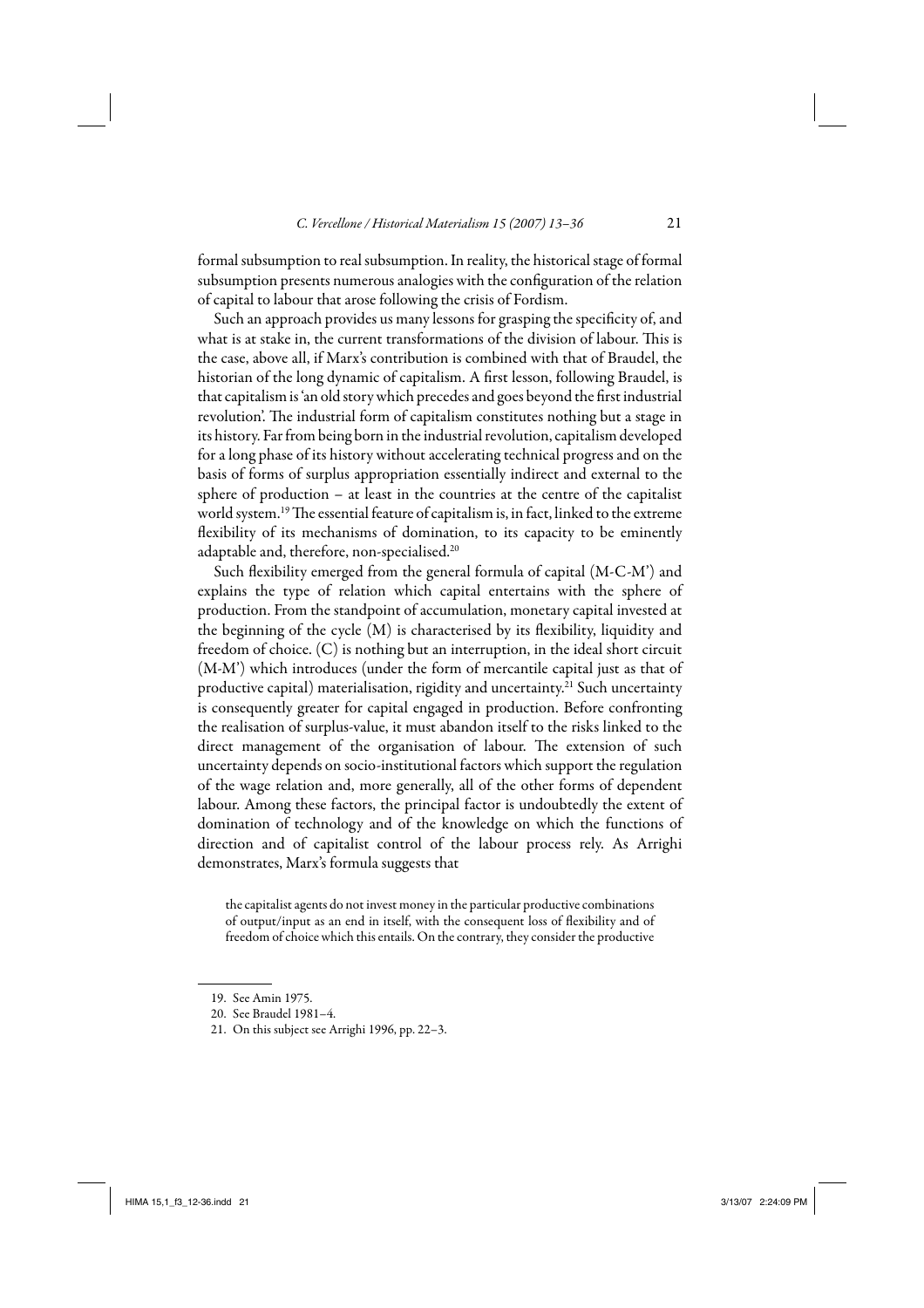investment as a means for assuring themselves in the future an even greater flexibility and freedom of choice. If such anticipation of a greater freedom of choice in the future is negative or systematically unsatisfactory, capital tends to return to more flexible forms of investment, above all in its money form.<sup>22</sup>

We suggest that the precariousness of the forms of capitalistic control of the organisation of labour helps to explain, in the centuries before the industrial revolution, the slowness with which capital penetrates the sphere of production and the great difficulties encountered from the expansion of the system of concentrated manufacture. The force that regulates the labour process, both in terms of the control of working methods and the intensity of labour, remains incorporated in the living knowledge of the collective worker. In such a way, 'since handicraft skill is the foundation of manufacture, and since the mechanism of manufacture as a whole possesses no objective independent framework, apart from the labourers themselves, capital is constantly compelled to wrestle with the insubordination of the workmen.<sup>23</sup>

For this reason, until the arrival of the mechanisation of the process of production, the system of 'concentrated manufacture' experienced only a weak development and the merchant entrepreneur, rather than turning himself into a captain of industry, continued to privilege the model of the putting-out system. This historical example could reveal a more general tendential law of the dynamic of capital accumulation. That is, the more the organisation of the cycle of production appears to be founded on a productive co-operation autonomous from the function of the direction of capital and/or traversed by a strongly conflictual dynamic, the more capital will tend to privilege indirect forms of domination of production and of the mechanisms of surplus appropriation realised by means of the sphere of monetary and financial circulation. This interpretative paradigm, which draws together forms of the division of labour and forms of capital accumulation, can also help to explain the historical alternation of the different phases of accumulation of capital: there would thus be phases characterised by forms of productive, financial and commercial accumulation. In this sense, in order to place the crisis of industrial capitalism in an historical perspective, another lesson offered by the stage of formal subsumption is that also today capital could extend without problems 'to rid itself once again of its directly productive forms... and attempt to appropriate surplus, extracting it from other relations'.<sup>24</sup>

<sup>22.</sup> Arrighi 1996, p. 22.

<sup>23.</sup> Marx and Engels 1975-2005, Volume 35, p. 373 (translation modified).

<sup>24.</sup> Dockès and Rosier 1983, p. 14.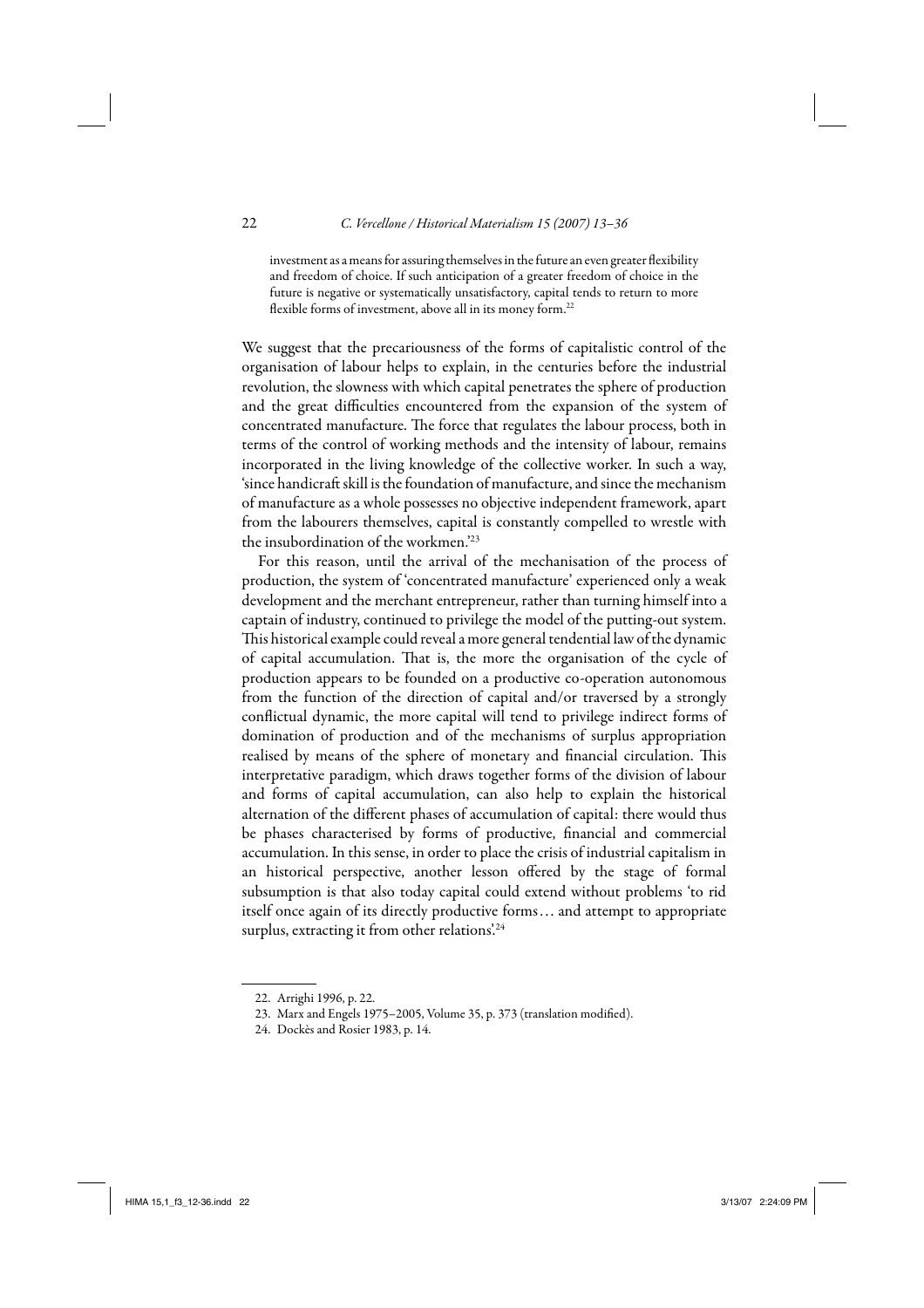On the other hand, it is precisely from the standpoint of the history of the 'world-economy' that Braudel has furnished us with the elements for a stimulating interpretation of the meaning of the crisis of Fordism.<sup>25</sup> The latter, according to Braudel, even though presenting in toto certain characteristics proper to a descending phase of a Kondratieff long wave, represents a historical rupture more profound than that diagnosed by the neo-Schumpeterian interpretations of long cycles. It would be a case of an inversion of tendency, which would once again put into question the very logic of development of the form of capitalism that arose with the first industrial revolution. The exhaustion of the propulsive power of industrial capitalism would favour the true *capitalisme du sommet*, in Braudel's sense, privileging once again the indirect instruments of domination proper to mercantile and financial capitalism. The unification of the three cycles of capital in differentiated moments of a single cycle under the aegis of productive capital will be nothing other than the dominant expression of a transitory phase of the history of capitalism.<sup>26</sup> From this perspective, we could add that the genesis of the current process of financialisation maintains a close relation with the conflictual transformations of the division of labour determined by the crisis of Fordism. Financial globalisation could also be interpreted as capital's attempt to render its cycle of valorisation ever more autonomous from a social labour process which it no longer subsumes in real terms. Thus, we have an interpretative paradigm that is of even greater interest if we reconnect this Braudelian approach of the long dynamic of capitalism with Marx's hypothesis of the general intellect and of a crisis of the Smithian division of labour inherited from industrial capitalism.

#### 3. Real subsumption and the logic of the industrial division of labour

The process that leads to the real subsumption of labour by capital begins with the first industrial revolution. It is based on a series of tendencies which flow into Fordism: the progressive separation of intellectual and manual labour, the separation of conceptual and material tasks, and the polarisation of knowledges and the parcelisation of labour which determine the dynamic of technical and organisational change by means of which capital progressively affirms its control of the product and the labour process.

It must be noted - such an element is very important for comprehending one of the aspects of the current crisis - that these tendencies of the division of labour and of technical progress rely on the establishment of a social institution central

<sup>25.</sup> See Braudel 1982.

<sup>26.</sup> See Chesnais 1994.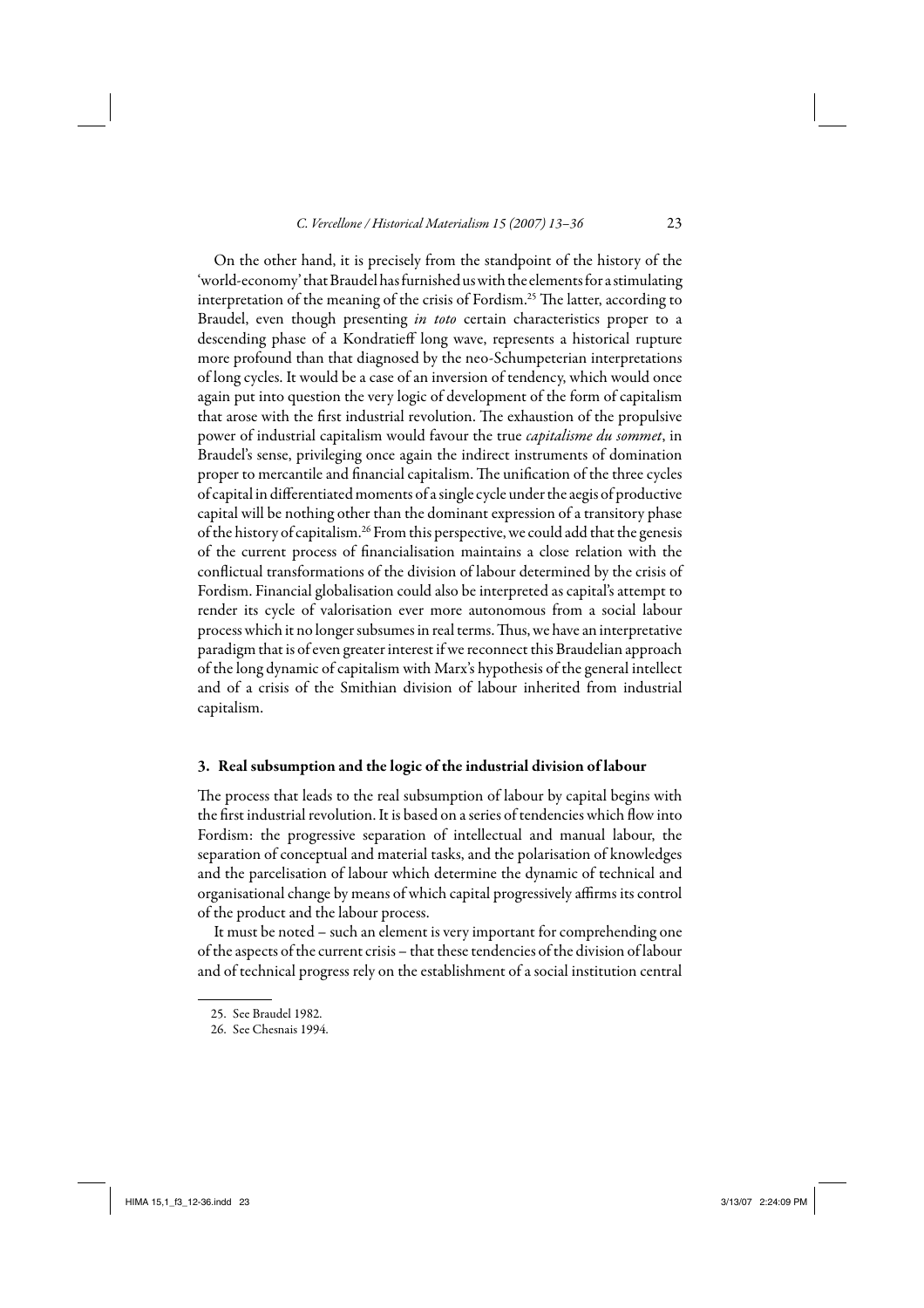to the dynamic of industrial capitalism: the social norm that establishes the time of immediate labour (directly dedicated to a productive activity) the principal unit of measure and the source of the wealth derived from the development of the productive power of human labour. In effect, before the industrial revolution, the distinction between labour and non-labour was almost absent (in a universe in which multi-activity and the versatility of individuals still dominated). Labour (activity in general) was the measure of a time not measured by the clock and the chronometer in terms of its efficacy. Following the development of the capitalist enterprise, 'this relation is inverted: time becomes the measure of labour<sup>227</sup> and, consequently, the norm of valuation of the production and distribution of wealth. It is with the assertion of the authority of the factory system that time becomes the measure of labour and the time of labour emerges as a socially central factor. The time of the clock and the chronometer as means for quantifying the economic value of labour and prescribing its operative modes thus represents, together with machinery, the essence of the economic and cultural transformation of labour determined by the industrial revolution. It is such successive forms of the economy of time that forge the logic of technical progress which, on the basis of the association of the principles of Taylorism and of mechanisation, will flow into Fordism. In such a way, labour becomes ever more abstract, not only under the form of exchange-value, but also in its content, emptied of any intellectual and creative quality.<sup>28</sup>

The subsumption of the worker to capital becomes real when it is imposed inside the production process and no longer only outside it. The subsumption of labour to capital is now imposed as an imperative dictated in some way by technology and by the character, now external to the collective worker, of the mass of knowledges which structure the division of labour and permit the co-ordination of productive co-operation. The compulsion to wage-labour is no longer merely of a monetary nature, but also of a technological nature, rendered endogenous by technical progress. In such a way, the individual labour-power of the producer, increasingly reduced to a simple living appendage of the system of machines, 'now... refuses its services unless it has been sold to capital'.<sup>29</sup> From this point of view, the dynamic of development of real subsumption needs to be understood in the two-fold dimension<sup>30</sup> that characterises this concept:

<sup>27.</sup> See Roger Sue, cited in Guedj and Vindt 1997, p. 44.

<sup>28.</sup> See Negri 1991 and 1992.

<sup>29.</sup> Marx and Engels 1975-2005, Volume 35, p. 365.

<sup>30.</sup> In the interdependence between these two aspects of the (technical and social) division of labour, we find again the presuppositions of a model  $d \, la$  Smith-Young, with growth endogenous to technical progress that is understood to be specific to industrial capitalism.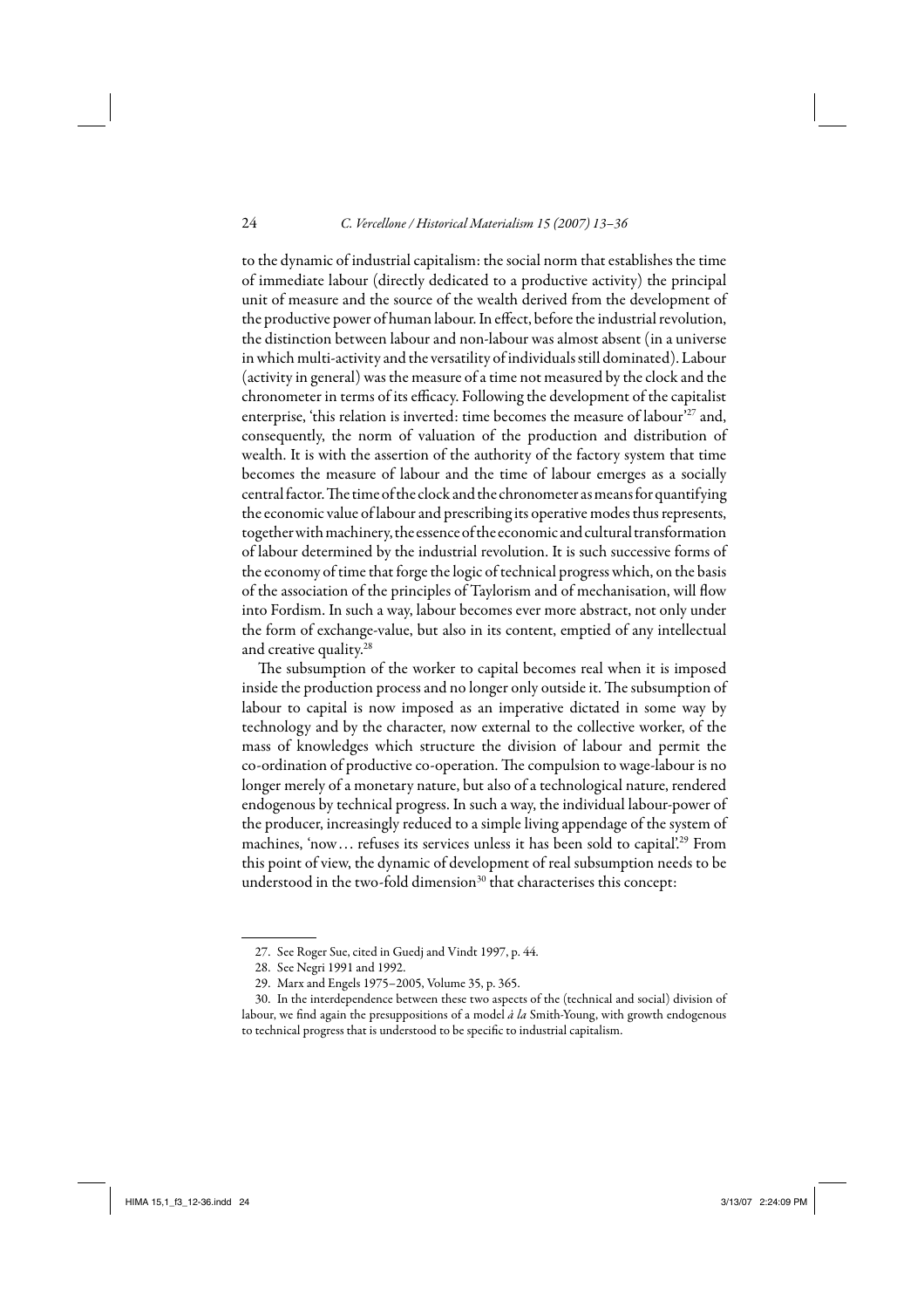(a) At the level of the technical division of labour, it designates the tendency according to which capital renders the exigencies of control of labour-power endogenous to the dynamic of technical and organisational change.

(b) At the level of the social division of labour, real subsumption designates the tendency of industrial capitalism to incorporate the totality of society, by means of the generalisation of the wage relation and of exchange-value, and the upsetting of the conditions of existence of wage-labour. This dynamic is translated in part in the foundation of a norm of consumption integrated into capital accumulation. Nevertheless, it also generates a conflictual process that will lead to the socialisation, on the part of the state, of certain costs of the reproduction of labour-power. In this perspective, with the development of the institutions of the welfare state, mass education is established, as well as the tensions that progressively emerge within this educational system. This has, in principle, among its chief tasks that of reproducing and justifying a hierarchy of knowledges corresponding to that of the existing social classes.

The 'democratisation' (although partial) of education is one of the factors at the origin of the diffusion of knowledges and of the crisis of the first dimension of real subsumption.

In summary, the dynamic of economic and social transformation which leads from formal to real subsumption allows us to highlight the historical process by means of which the class of industrial capitalists was formed on the model of the working class (and against it), and was led to integrate the conflicts within the conditions of capital accumulation, inasmuch as it is a dynamic spur and macro-economic stabiliser of growth.<sup>31</sup> To read the structure of capital in a given moment signifies in large measure to reconstruct, in reverse, the history bequeathed to us by the incessant struggle of wage-labourers for the reappropriation of knowledges and for the emancipation from the economic compulsion of wage-labour. Such a dialectic of conflict-innovation-development has played a driving role in the succession of different productive paradigms which lead from the first industrial revolution to Fordism. The latter, from the point of view both of the norms of production and of consumption, has constituted, under many aspects, the realisation of the historical tendency to real subsumption. This is so even if it contained contradictions (subjective and objective) prone to lead to its crisis and to determine the passage to a new postindustrial stage of the division of labour.

<sup>31.</sup> Negri 1991, and 1992; and Tronti 1966.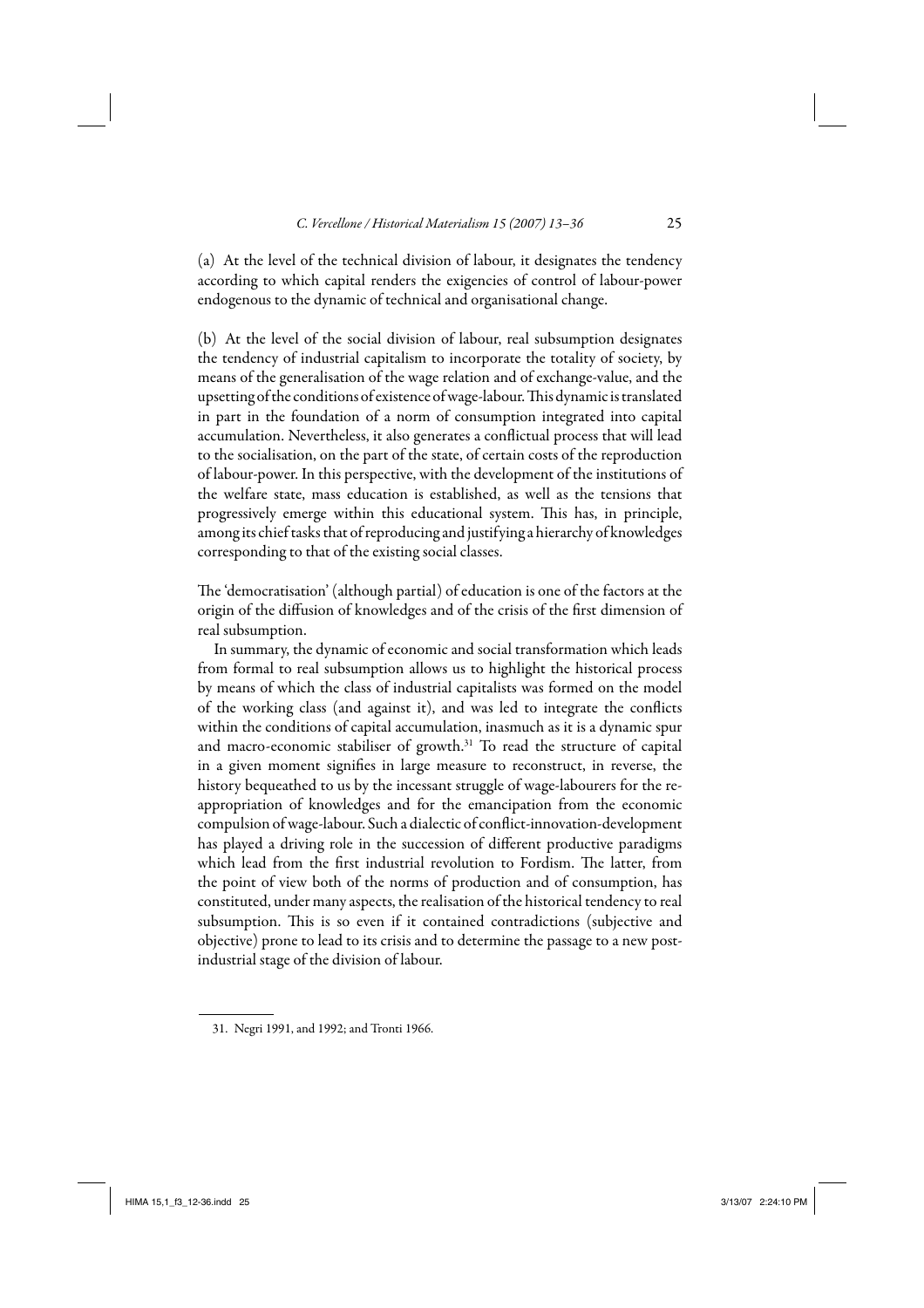In effect, nothing renders the tendency to the expropriation of knowledges and to the deepening of real subsumption irreversible. It is at the level of a collective reappropriation of knowledges, which took effect at the most general level of the division of labour determined by Fordism, that we can best understand the role played by the development of mass education in the formation of a diffuse intellectuality and in the emergence of a new division of labour. Such an evolution seems, in effect, to realise certain of Marx's intuitions regarding the general intellect.

#### 4. The originality of the Grundrisse: the general intellect as sublation of the real subsumption of labour to capital<sup>32</sup>

In the first book of *Capital*, Marx limits his analysis of the transformations of the division of labour to the stages that lead to simple co-operation and from manufacture to modern industry. This logico-historical schema could be mistakenly considered a judgement on the insuperable character of the tendency to real subsumption. This interpretation of  $\tilde{C}_{\text{a}pital}$  will favour a reading of the limits of capitalist development of the productive forces that places the accent on the anarchy of the market to the detriment of the contradictions generated by the conflicts traversing the capitalist division of labour. Nevertheless, in all of Marx's work, the critique of the capitalist division of labour and the analysis of the conflicts of which it is the fulcrum represent the heart of his approach to the crises and the dynamics which would have led capital to work 'towards its own dissolution in as much as it is the form dominating production.<sup>33</sup> This problematic, moreover, is confronted in the first book of *Capital* when Marx underlines how the historical stake represented by the legal reduction of labour time is indissolubly linked to a more general struggle for the socialisation of access to knowledge. One thinks of how Marx welcomed, together with the promulgation of the first law regulating the working day, the conquest of the bases of a generalised elementary public education. 'That first and meagre concession wrung from capital'<sup>34</sup> was, according to Marx, nothing other than the point of departure for a conflictual dynamic for the abolition of 'the present system of education and division of labour, which beget hypertrophy and atrophy

<sup>32.</sup> The title of this section also intends to underline a major difference between our interpretation and the readings of the Grundrisse that tend always to lead the category of the general intellect back into the perspective of the logic of real subsumption.

<sup>33.</sup> Marx 1973, p. 699. In *The German Ideology*, for example, communism as 'the real movement which abolishes the existing state of affairs' was defined in terms of an historical process tending toward the suppression of the capitalist division of labour (Marx and Engels 1975-2005, Vol 5, p. 37).

<sup>34.</sup> Marx and Engels 1975-2005, Volume 35, p. 489.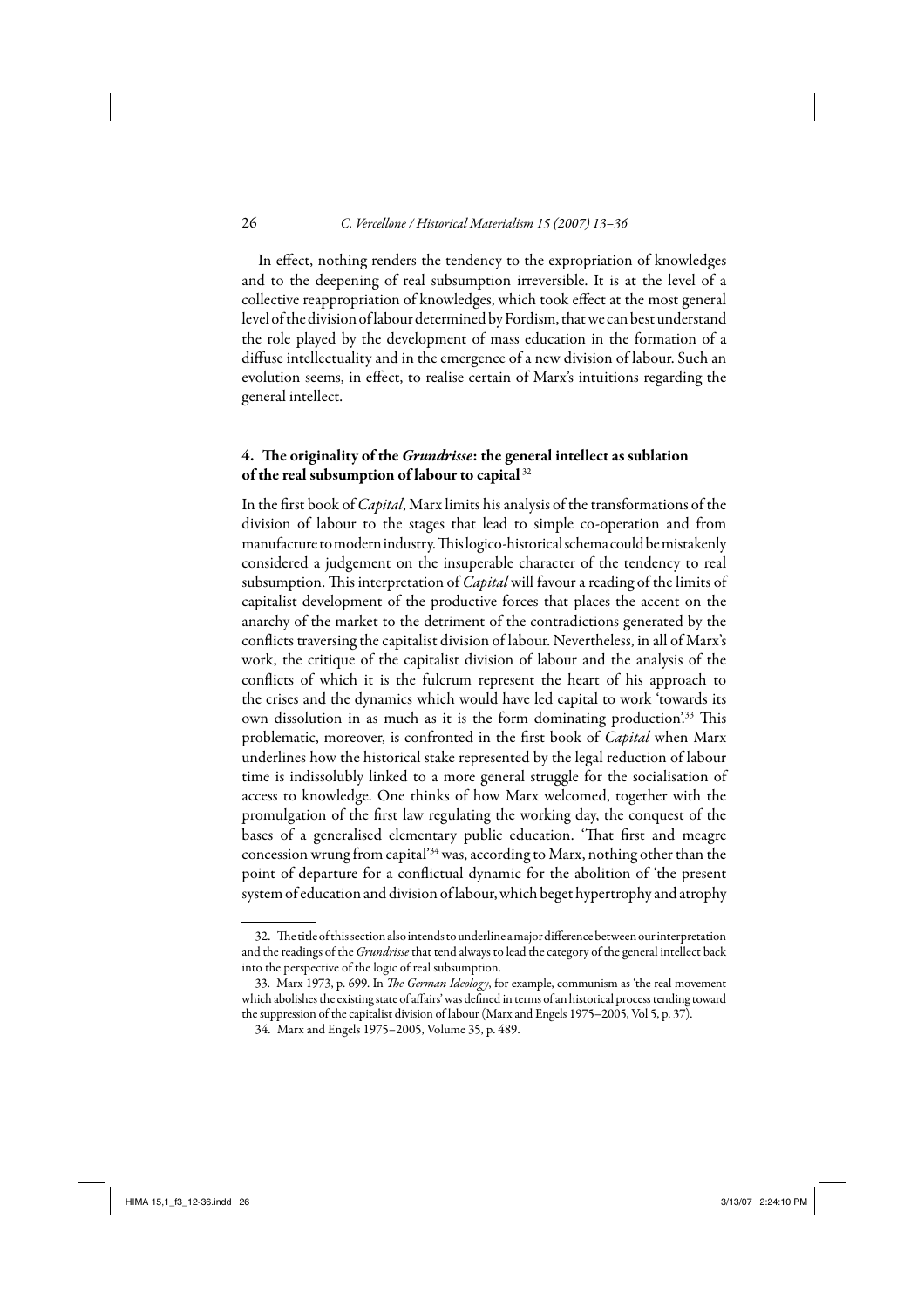at the two opposite extremities of society.<sup>35</sup> In his reading of the development of the capitalist division of labour, Marx recognised a central role for the struggles over the socialisation of education whose ends (the 'abolition of the old division of labour') are 'diametrically opposed' to the dynamic of real subsumption.<sup>36</sup> In this sense, it is possible to affirm that, for Marx, the development of mass education was one of the essential conditions which would have permitted wagelabourers to accumulate a 'technological, theoretical and practical' knowledge adequate to the level attained by the capitalist development of the social and technical division of labour and, at the same time, to undertake its supersession.

In reality, it is actually under the pressure of a conflictual dynamic and not only due to the necessity to adapt the system of education to the exigencies of the labour market, that the state was led progressively to develop public education, socialising a part of the costs of the reproduction of labour-power beyond the logic of the market. Mass education and the development of a diffuse intellectuality make the educational system a central site for the crisis of the Fordist wage relation.<sup>37</sup> The key role attributed to the theme of the development of a 'socialised and free' sector of education in the conflicts concerning the control of 'intellectual powers of production' is, therefore, an essential element of Marx's elaboration of the notion of the general intellect.<sup>38</sup> The establishment of a diffuse intellectuality is configured as the necessary historical condition, even if, in the Grundrisse, this reference is implicit and, in some cases, concealed by a dialectical approach to the evolution of the division of labour that privileges the analysis of structural changes instead of the institutions and the subjects which could have originated these transformations.<sup>39</sup>

38. From this point of view, our interpretation diverges from that of Paolo Virno, according to which Marx identifies the general intellect with fixed capital in toto, in contrast to the way that the same general intellect presents itself as living labour (cf. Virno 1992).

39. In the passages of Theories of Surplus-Value dedicated to Hodgskin, we find a first draft of the

<sup>35.</sup> Ibid.

<sup>36.</sup> Ibid. This vision anticipates the Gramscian concept of 'hegemony' and the problematic of its conquest by the wage-labourers.

<sup>37.</sup> The social crisis of the Fordist wage was manifested in a multiplicity of conflicts that led to a destabilisation of the Fordist organisation of work and the institutions of disciplinary society. Therefore, it is the refusal of the scientific organisation of labour that largely explains the falling rate of profit and the social exhaustion of the Taylorist gains in productivity through which the Fordist crisis has been manifested since the end of the 1960s. If, in the scope of this article, we insist above all upon the formation of a diffuse intellectuality, it is for two main reasons. First, it is the new intellectual quality of labour-power that has led to the reaffirmation of the cognitive dimensions of labour. It is this new quality that explains the change from the Taylorist model to a model of communicative co-operation characteristic of the cognitive division of labour. Second, the crucial place that the development of a diffuse intellectuality has with respect to the realisation of Marx's notion of the general intellect (the principal subject of this paper).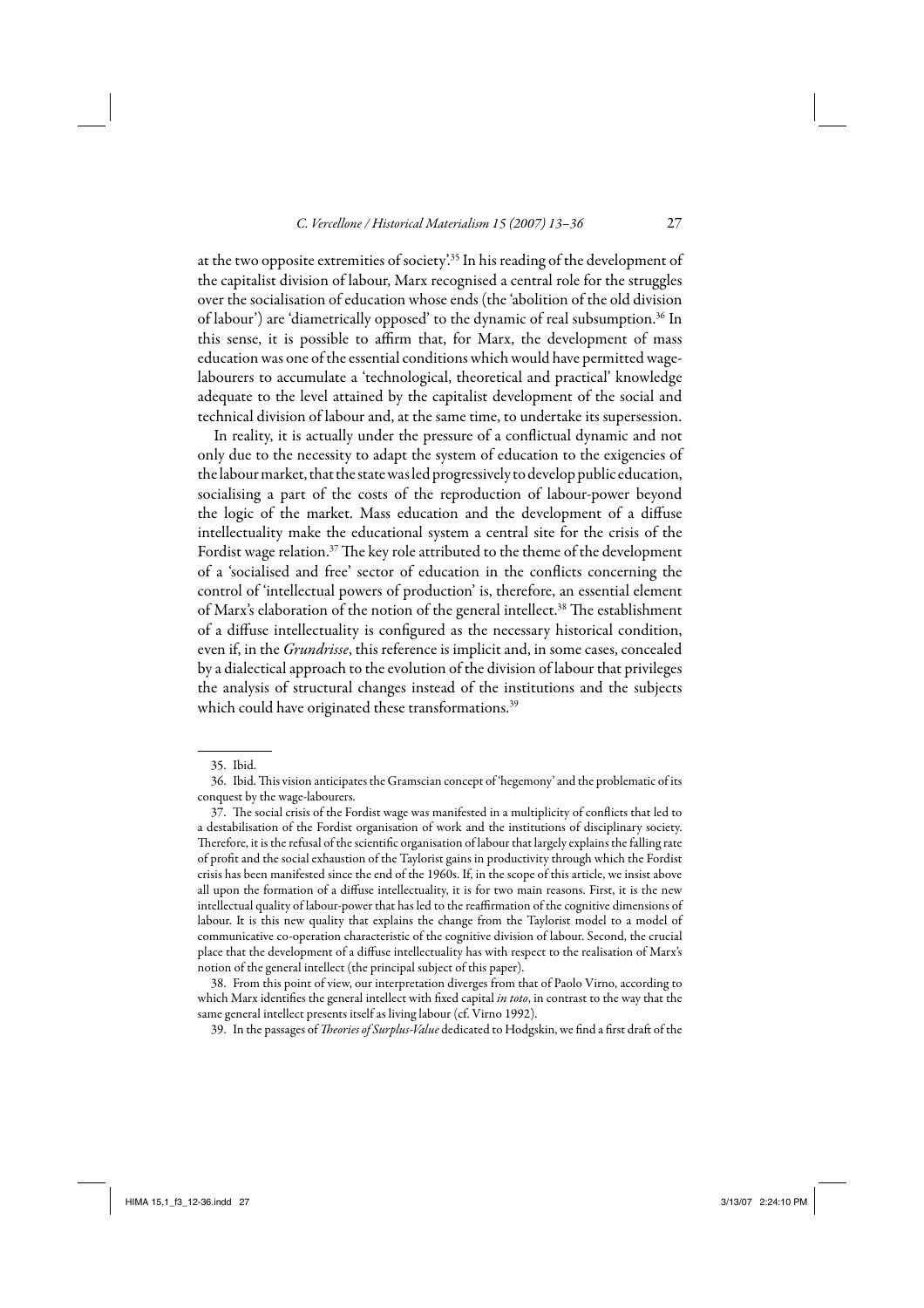We will, therefore, follow the principal stages of Marx's argumentation through which, in the *Grundrisse*, the advent of an economy based upon the diffusion and the driving role of knowledge is announced.

At the beginning of his analysis (Grundrisse, Notebook VII), Marx analyses the implications of real subsumption, which reduces the labour of the worker to a 'mere abstraction of activity.'40

Nevertheless, in the *Grundrisse*, contrary to what occurs in the first book of Capital, Marx does not stop here, but continues to consider the dynamics of the division of labour that are able to carry out a recomposition of science and of the collective worker. From this perspective, he suggests how the deepening of the logic of real subsumption can create certain conditions favourable to a collective reappropriation of knowledges insofar as 'living labour' is able to reconvert a part of its surplus labour into free time.

In its incessant attempts to economise on the time of labour, 'capital - quite unintentionally - reduces human labour, expenditure of energy, to a minimum. This will redound to the benefit of emancipated labour, and is the condition of its emancipation.<sup>241</sup> In effect, 'The saving of labour time [is] equal to an increase of free time, i.e. time for the full development of the individual, which in turn reacts back upon the productive power of labour as itself the greatest productive power.<sup>'42</sup> In other words, the reduction of direct labour-times necessary for production can allow the liberation of times dedicated to free time and to education, which are indispensable conditions for liberated labour. Whether or not these potentials are realised depends to a great extent on the degree of socialisation of education, that is, its transformation into a type of education that favours the metamorphosis of the parcelised worker of Fordism into the immaterial, polyvalent worker 'fit for a variety of labours, ready to face any change of production, and to whom the different social functions he performs,

general intellect when Marx writes: 'accumulation is nothing but the amassing of the productive powers of social labour, so that the accumulation of the skill and knowledge (scientific power) of the workers themselves is the chief form of accumulation, and infinitely more important than the accumulation - which goes hand in hand with it and merely represents it - of the existing objective conditions of this accumulated activity' (Marx and Engels 1975-2005, Volume 32, p. 399). Marx underlines that Hodgskin, in his thesis on the unproductivity of capital 'underestimates somewhat the value which the labour of the past has for the labour of the present'. However, this affirmation of the primacy of subjective conditions (skill and knowledge) over objective conditions influenced without doubt his elaboration on the meaning and role of the general intellect.

<sup>40.</sup> Marx 1973, p. 699.

<sup>41.</sup> Marx 1973, p. 701.

<sup>42.</sup> Marx 1973, p. 711.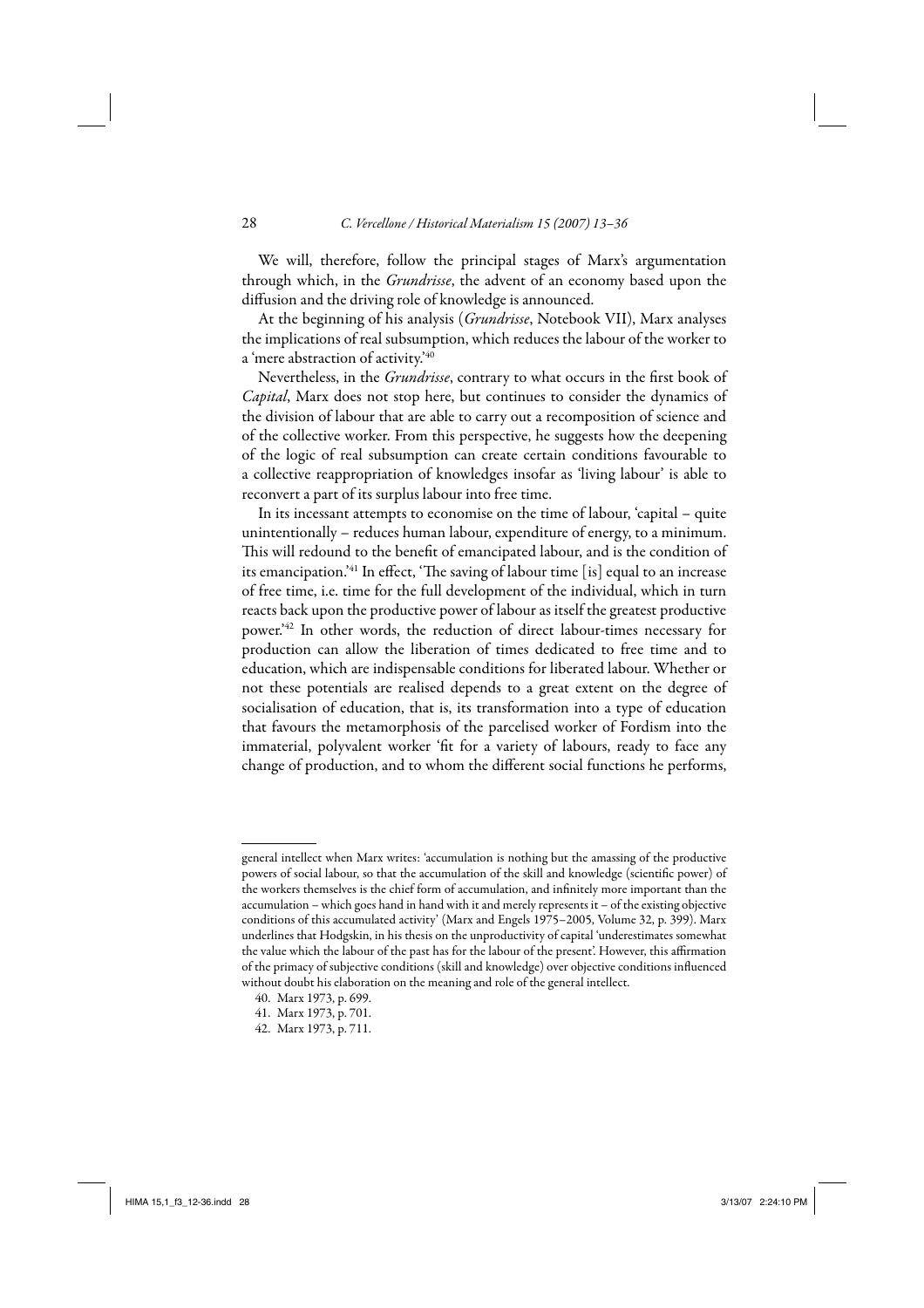are but so many modes of giving free scope to his own natural and acquired powers'.43

It is important to emphasise that the point of departure of the analysis of the general intellect refers to a preliminary transformation of the intellectual quality of living labour, or to the education of a diffuse intellectuality. This new configuration of the relation of capital to labour gives an impulse to the beginning of a new phase of the division of labour in which

the development of fixed capital indicates to what degree general social knowledge has become a direct force of production, and to what degree, hence, the conditions of the process of social life itself have come under the control of the general intellect and been transformed in accordance with it.<sup>44</sup>

This mutation re-opens the discussion regarding the principal pillars on which the political economy of industrial capitalism is based.

From the moment in which knowledge and its diffusion is affirmed as the principal productive force, the relation of domination of dead labour over living labour enters into crisis and 'Labour no longer appears so much to be included within the production process; rather, the human being comes to relate more as watchman and regulator to the production process itself.<sup>245</sup> Inside this new situation, the attempt to distinguish the productive contributions respectively of capital and of labour (as the neoclassicists do, separating the parts of the different 'factors of production' in the product) definitively loses all of its foundations. The principal 'fixed capital' becomes 'man himself', in Marx's words,<sup>46</sup> which anticipates a logic of development driven by knowledge with an approach much more rich and complex than that of the reductive representations of the 'new' theories of endogenous growth, as we will see.

This transformation involves two other key consequences:

(a) The law of value founded on the measure of abstract labour-time immediately dedicated to production enters into crisis.

In this transformation, it is neither the direct human labour he himself performs, nor the time during which he works, but rather the appropriation of his own general productive power, his understanding of nature and his mastery over it by virtue of his presence as a social body - it is, in a word, the development of the

<sup>43.</sup> Marx and Engels 1975-2005, Volume 35, p. 489.

<sup>44.</sup> Marx 1973, p. 706.

<sup>45.</sup> Marx 1973, p. 704.

<sup>46.</sup> See Marx 1973, p. 711.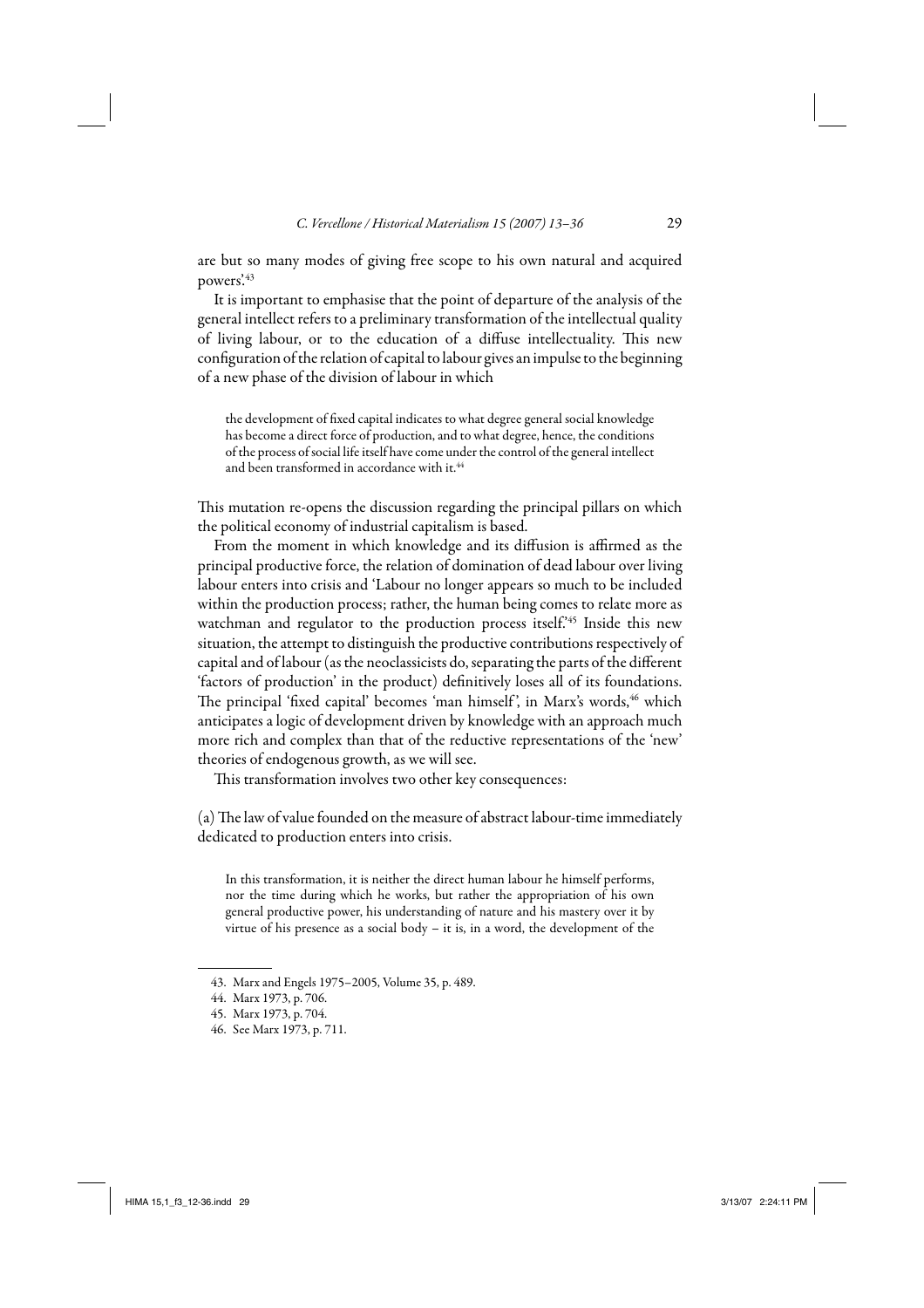social individual which appears as the great foundation-stone of production and of wealth.... As soon as labour in the direct form has ceased to be the great well-spring of wealth, labour time ceases and must cease to be its measure, and hence exchangevalue [must cease to be the measure] of use-value.<sup>47</sup>

Inside these transformations, labour, particularly in the form of knowledge, remains nevertheless the principal source of the creation of wealth, but it can no longer be measured on the basis of labour time directly dedicated to production.

(b) Secondly, in that which we could call the historical passage from the timevalue of labour to knowledge-value, the traditional opposition between labour and non-labour loses any foundation in as much as 'direct labour time itself cannot remain in the abstract antithesis to free time... [free time] which acts upon the productive power of labour as itself the greatest productive power'.48

After formal and real subsumption, the historical emergence of the figure of the collective worker of the general intellect can be interpreted as a point of origin of a new stage of the division and of a very extensive crisis of transition marked by two contradictions:

i) The first results from the contradiction between the mutation of the notion of productive labour bound to an economy founded on the driving role of knowledge, and the logic of capital for which 'the tendency is always, on the one side, to create disposable time, on the other, to convert it into surplus labour.<sup>49</sup> In short, the crisis of the law of value does not signify its disappearance in so far as capital continues to maintain it vigorously in a forced manner, as 'wretched base' of the measure of wealth and norm of its distribution. At the same time, extending Marx's thought, it can be affirmed that the crumbling of the traditional frontiers between labour and non-labour related to the ever more immaterial and intellectual character of labour leads to an extension of the mechanisms of extraction of surplus-value to the totality of social times which participate in social production.

ii) The second derives from the ascertainment that, in the general intellect, when knowledge is diffused, 'it no longer has proprietors'<sup>50</sup> (contrary to what the

<sup>47.</sup> Marx 1973, p. 704.

<sup>48.</sup> Marx 1973, p. 711.

<sup>49.</sup> Marx 1973, p. 708.

<sup>50.</sup> Gorz 1997, p. 18.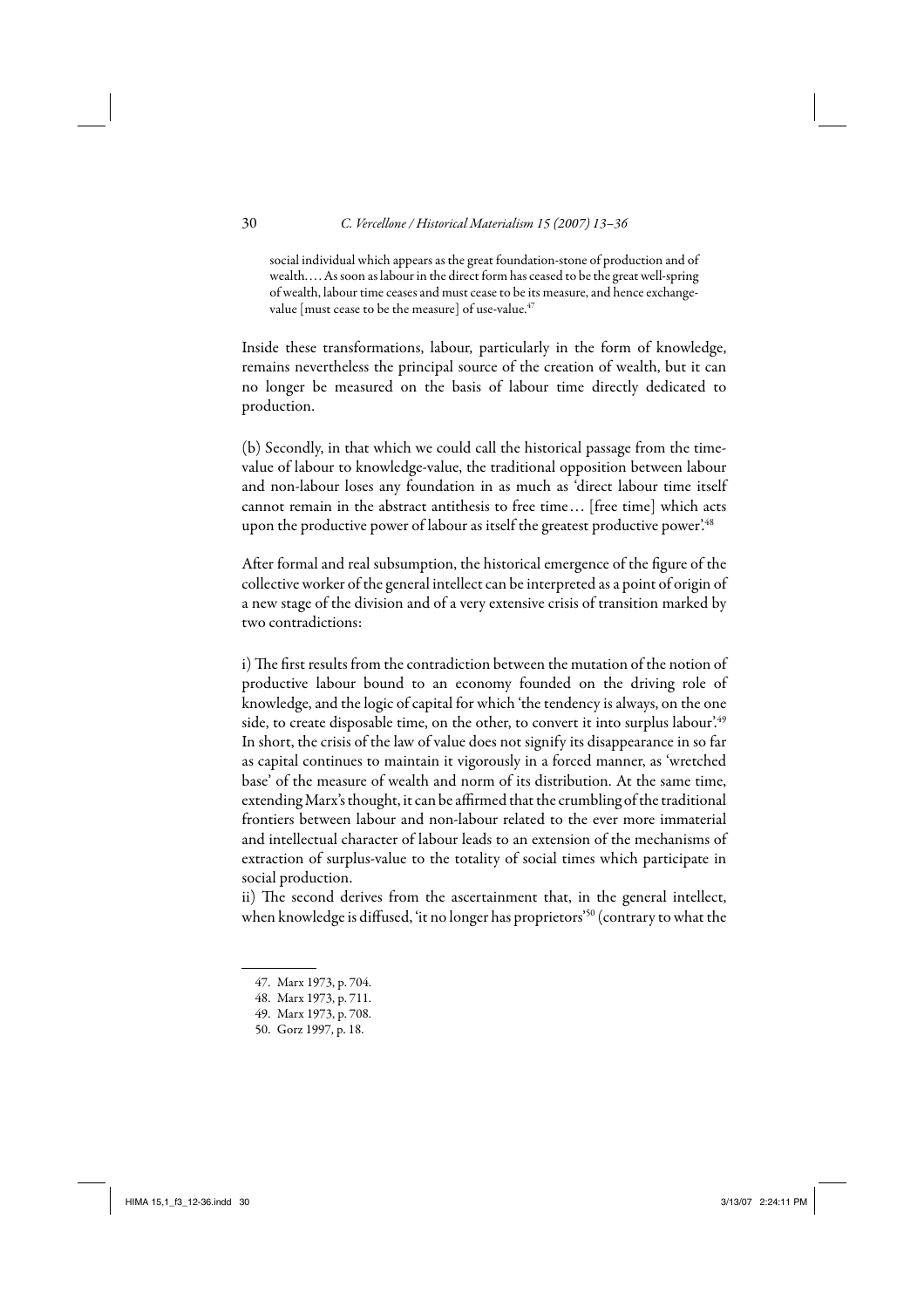theoreticians of endogenous growth posit). Capital is no longer able to construct a new 'objective independent framework' by means of a further deepening of the Smithian logic of the capitalist division of labour that opposes conception to execution. In this way, the subsumption of labour is once again formal in the sense that it is based essentially on the relation of monetary dependence of the wage-labourer inside the process of circulation.

This interpretative schema also allows us to comprehend that the precariousness of the conditions of remuneration and of employment that characterise cognitive capitalism can in no way be considered an unavoidable economic logic. The historical meaning of this tendency consists, rather, in forcefully making reemerge the primary nature of the wage relation: that of being a monetary bond which makes wage-labour the condition of access to money; that is, an income made to depend upon the anticipations of capitalists that determine the volume of production and employment.<sup>51</sup>

Finally, the notion of the general intellect provides us with many elements to analyse the factors at the base of the crisis of industrial capitalism. These highlight the new sources of wealth (and of growing output) in a model that is appropriate to cognitive capitalism. Among these elements, we shall mention the following: i) the crisis of the model of social and technical division generated by the first industrial revolution; ii) the role and the diffusion of knowledge which obeys a co-operative social rationality which escapes the restrictive conception of human capital; iii) re-opening the discussion of immediate labour as the principal productive time and the impossibility of maintaining the direct time of labour as measure of productivity and of access to income; iv) the concomitant passage from a theory of time-value of labour to a theory of knowledge-value where the principal fixed capital is man 'in whose brain exists the accumulated knowledge of society';<sup>52</sup> v) sovereignty, 'violence' and the primordial character of money in the institution of the wage and mercantile order; vi) the necessity of recognising, against the logic of capital, the increasingly collective nature of technical progress, in order to place it at the service of the increase of effective liberty of individuals and the 'diversity of existence', and to affirm the primacy of use-value over exchange-value.

<sup>51.</sup> It is equally important to note that the crisis of real subsumption at the level of the labour process drove capital to attempt to subject and prescribe the worker's subjectivity itself according to the logic of a society of control.

<sup>52.</sup> Marx 1973, p. 711 (trans. modified).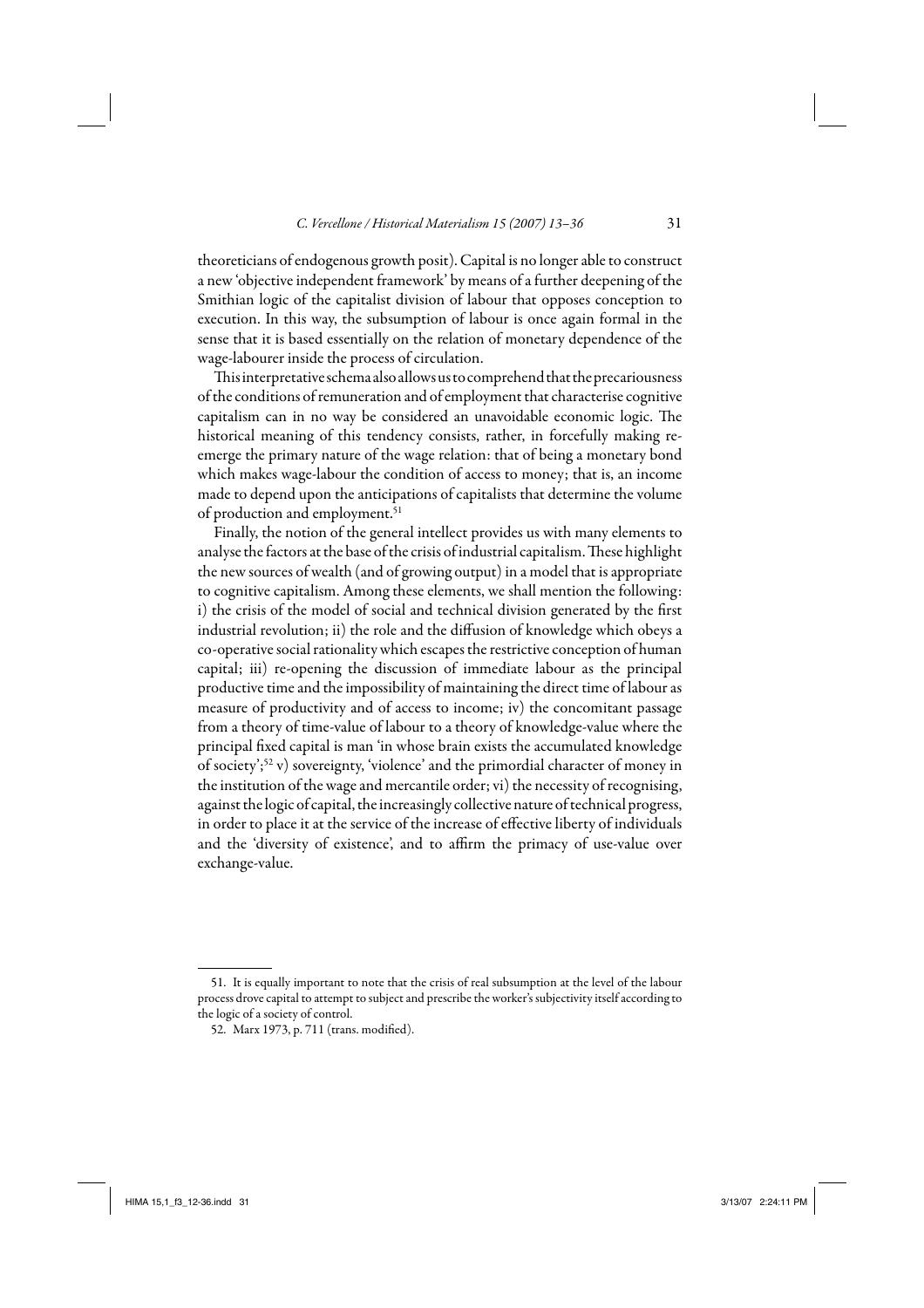# Conclusions. Cognitive capitalism versus the general intellect: tensions and new forms of antagonism

The Marxian category of the general intellect bestows on us an extremely rich legacy for comprehending the foundations and the contradictions of the new division of labour born from the crisis of industrial capitalism and the advent of cognitive capitalism.

In synthesis:

i) The affirmation of the figure of the general intellect corresponds to a structural crisis of industrial capitalism itself. It indicates a superior level of 'great crisis', halfway between regulationist notions of a 'crisis of a mode of development' and 'crisis of the mode of production itself'.<sup>53</sup> It is a case of a crisis of mutation that challenges the tendencies that support the division of labour and the accumulation of capital, departing from the first industrial revolution. The industrial configuration of capitalism (and the modes of development which marked its history) has constituted only a specific phase in the dynamic of the longue durée of capitalism.

ii) For Marx, the ascent of cognitive capitalism cannot be explained through a technological determinism that understands the new technologies and the knowledge incorporated in fixed capital as the principal motor of the passage to a new division of labour. On the contrary, the essential dimension of this mutation is found in the conflicts that have led to a new qualitative preponderance of the knowledges of living labour over knowledges incorporated in fixed capital and in corporate organisation. From this point of view, knowledge cannot be assimilated either to capital (as in the theory of human capital), or constituted in a supplementary factor of production (independent from capital and from labour, as some interpretations of cognitive capitalism assume).<sup>54</sup> Knowledge and education are nothing but the means of expression and creation of labour. These are subjective conditions of production that characterise the use-value of labour-power.

<sup>53.</sup> The notion of a crisis of 'a mode of development' indicates in the terminology of the French regulation school (Aglietta, Boyer, Lipietz, Petit) a great crisis of the transformation of the dynamic of industrial capitalism. The theory of regulation has not, however, considered in its conceptual apparatus the hypothesis of a superior level of crisis, which we could define with the concept of a great crisis of the historical system of accumulation of industrial capitalism. For a critique of the regulationist approach and a presentation of the concept of 'crisis of an historical system of accumulation', see Vercellone 2003a and Paulré 2004. For a presentation of the theory of regulation, see Boyer 1986.

<sup>54.</sup> Husson 2001: and Rullani 2000.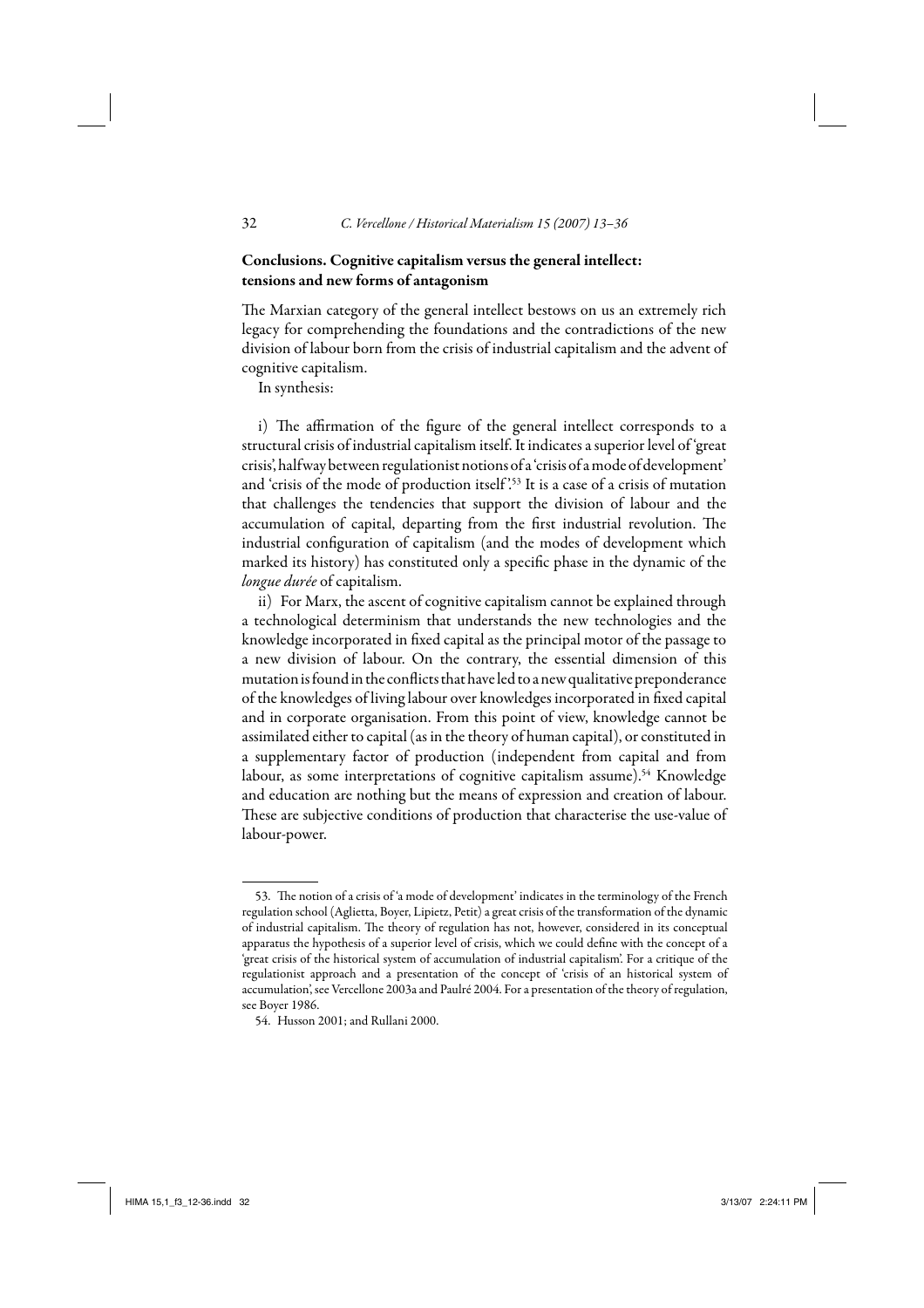33

iii) The capitalism of the general intellect, far from eliminating contradictions and antagonisms, displaces them and, to a certain extent, increases their significance. Following Marx, the new terms of the relation of capital to labour in cognitive capitalism can be characterised in this way.

iv) The traditional opposition between dead labour/living labour, proper to industrial capitalism, gives way to a new form of antagonism, that between the dead knowledge of capital and the 'living knowledge' of labour. Thus, 'The modern mutation could be summarised ... in a formula: we pass from the static management of resources to the dynamic management of knowledges. Productive science is no longer "encapsulated" in the rigid logic incorporated in machines.'55 On the other hand, inside the enterprise just as in society, the mobilisation and the co-operation of collective knowledges is increasingly fundamental, the only elements able to release and to control a dynamic of accelerated change.

v) This displacement of the terms of antagonism corresponds to a subsumption of labour to capital which is, once again, essentially formal from the point of view of the labour process. However, differently from the practical knowledges of the old craftsmen, the living knowledges of diffuse intellectuality today cannot be 'expropriated' by a deepening of the Smithian logic of the division of labour that found its summit in Taylorist and Fordist principles of organisation of labour. Such a type of expropriation could not be effected other than at the price of a lowering of the general level of education of the workforce, a level which is recognised to be the source of the wealth of nations and the competitiveness of enterprises. The resurgence of tensions regarding self-determination in the organisation of labour and the social ends of production depends on the reaffirmation of the autonomy of living knowledge.

vi) In the activities in which the cognitive and immaterial dimension of labour is dominant, we witness a destabilisation of one of the structuring conditions of the wage relation, that is to say, the renunciation - compensated by the wage - by the workers to any claim on the property of the product of their labour. In cognitive-labour-producing knowledge, the result of labour remains incorporated in the brain of the worker and is thus inseparable from her person. That helps explain, together with other factors, the pressure exercised by enterprises in order to attain a strengthening of the rights of intellectual property and to re-enclose, in a new phase of the primitive accumulation of capital, the social mechanisms at the base of the circulation of knowledge.

vii) Where the time of labour directly dedicated to the production of commodities intensive in knowledge becomes insignificant; or, to put it in the

<sup>55.</sup> Lorino 1993, p. 82.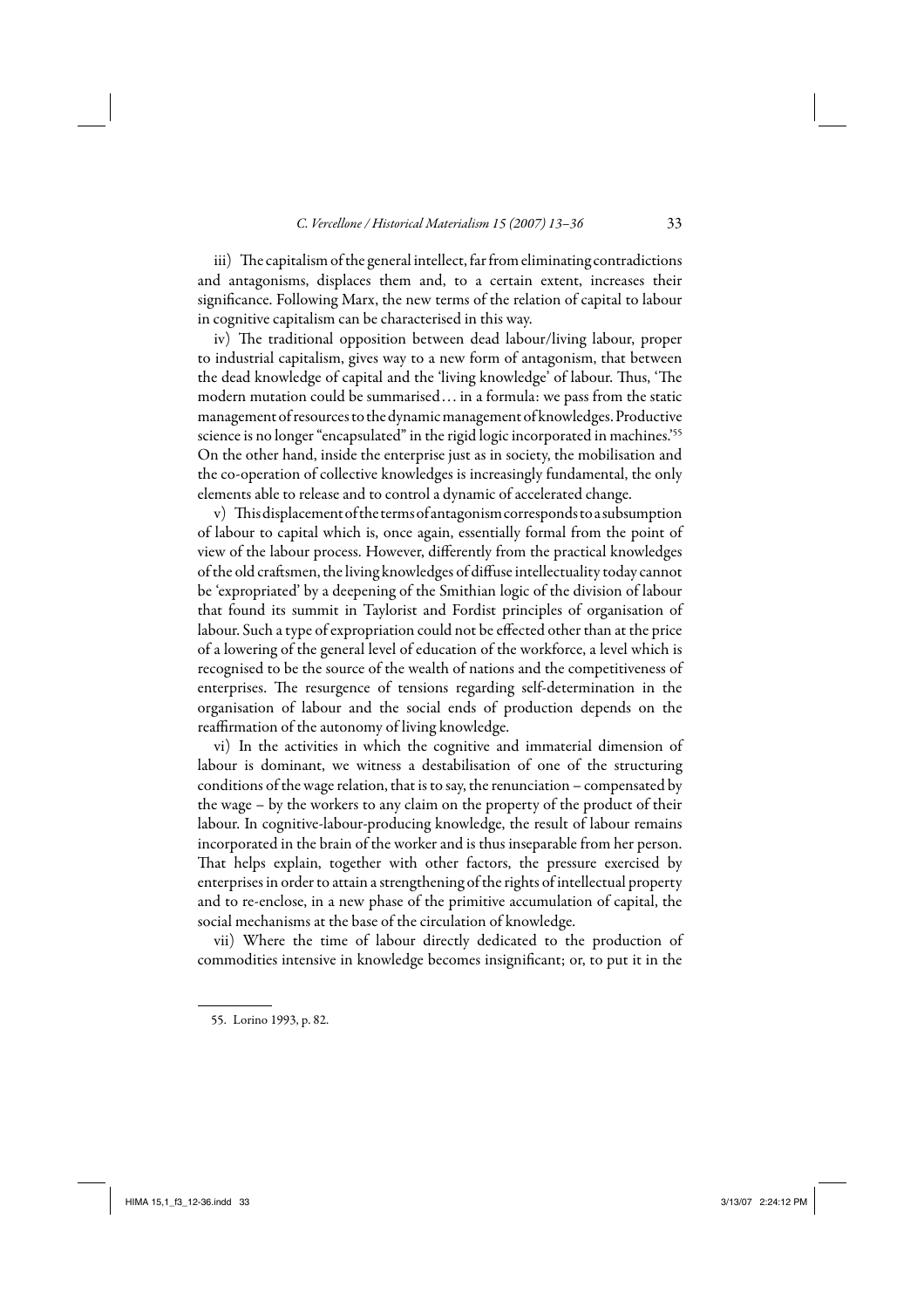language of neoclassical economic theory, where the marginal costs of reproduction are practically nothing or extremely low, these commodities should be given for free. From this standpoint, the solution searched for by capital is now to advance rights to intellectual property in order to collect monopoly rents. This stratagem corresponds to a situation which contradicts the very principles on which the founding fathers of political economy had theoretically justified private property and the efficiency of a competitive order. In fact, it is now the very creation of property which generates scarcity. It is what Marx (but perhaps even a classical economist like Ricardo) would qualify as an artificial way of maintaining the primacy of exchange-value (which is based on the difficulties of production) against wealth, which is based instead on abundance and use-value, and therefore on free appropriation.

viii) In the capitalism of the general intellect and of value-knowledge, the relation of capital to labour is subjected to two new sources of conflict. On the one hand, precisely due to the crumbling of the traditional frontiers between the sphere of reproduction and that of direct production, the exploitation of the use-value of labour-power expands to the entire social day.<sup>56</sup> On the other hand, capital's attempt to maintain the permanence of the law of value founded on direct labour-time, despite its crisis, leads to the unemployment and the devalorisation of labour-power. The result of this is the current paradox of poverty within abundance in an economy in which the power and diffusion of knowledges contrasts with a logic of accumulation; and where the frontiers between rent and profit fade, while the new relations of ownership of knowledge obstruct the progress of knowledge through the creation of an artificial scarcity of resources.

In conclusion, in cognitive capitalism the relation of capital to labour is presented as the opposition of two logics, between which it no longer seems possible to re-stabilise a dialectic of struggles/development:

a) on the one hand, the logic of capital accumulation which assumes an ever more parasitic nature through its attempt to enforce the law of value artificially.

<sup>56.</sup> The need to contrast this extension of exploitation constitutes one of the fundamental elements of the claim for a guaranteed social income (or wage) independent of employment. It is conceived as the remuneration for the totality of social times and for the activities that participate in the creation of value appropriated by enterprises. This guaranteed income should be of a sum sufficient to allow each to have a decent standard of living and to refuse conditions of employment considered as unacceptable. In this way, the guaranteed social income constitutes an instrument to mitigate the monetary compulsion represented by the wage relation and favours the development of activities alternative to the logic of the market and wage-labour. For a more detailed presentation of the proposal of a guaranteed social income, see also: Monnier and Vercellone 2006, Vercellone 2003b and Gorz 1997.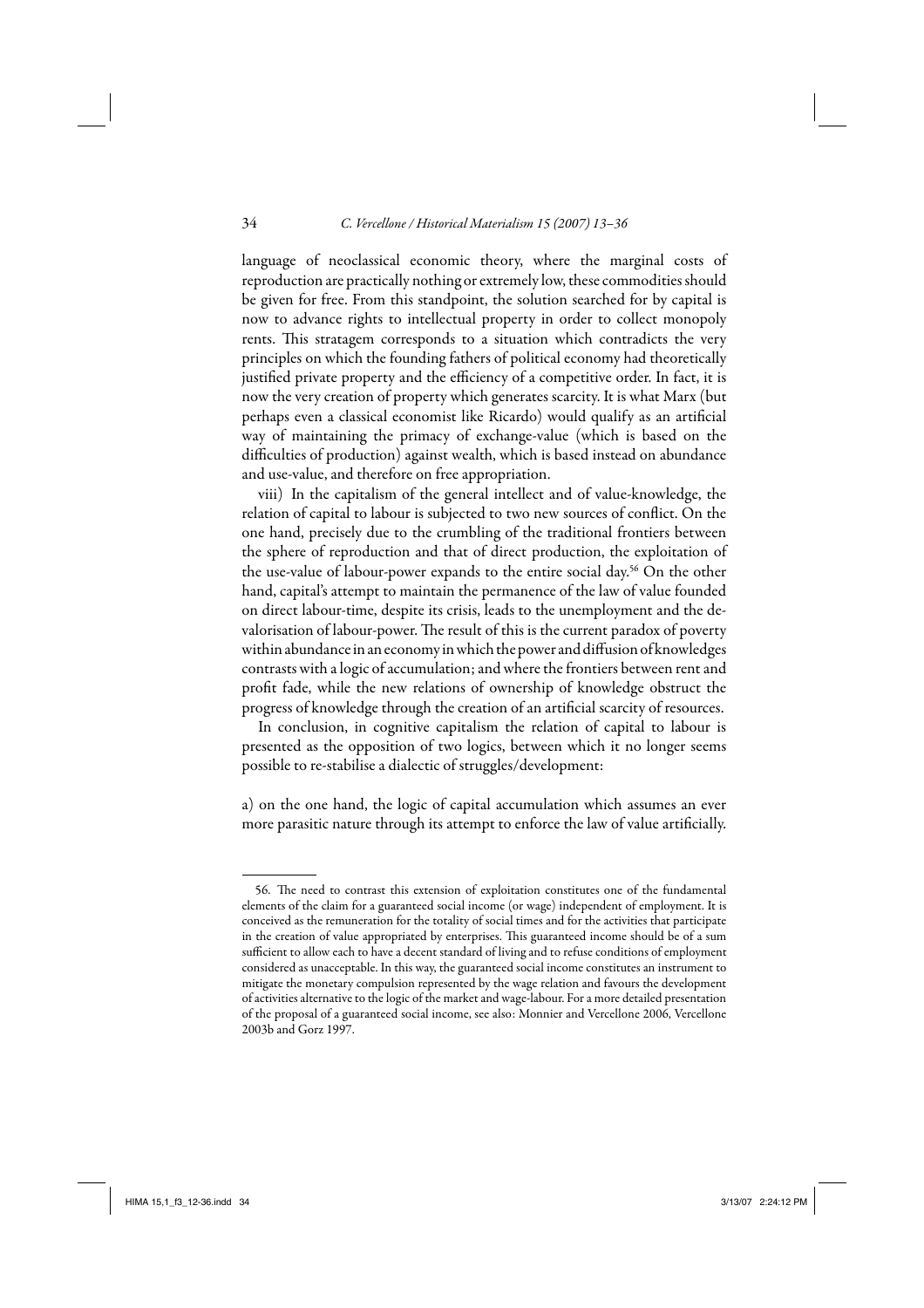It does so to the point of blocking the sources themselves of the process of the diffusion and the accumulation of knowledge.

b) On the other hand, the logic of the new figure of the collective worker, the diffuse intellectuality 'in the brain of which is all of the accumulated knowledge in society' and which holds the totality of prerequisites for a self-management of the conditions and social ends of production.<sup>57</sup>

It is around these contradictions that some of the most essential questions of the critique of the political economy of the knowledge-based economy and of a political project for the overcoming of cognitive capitalism are posited.

Translated by Peter Thomas

#### References

Amin, Samir 1975 [1970], Accumulation on a World Scale, New York: Monthly Review Press. Arrighi, Giovanni 1996, Il lungo XX<sup>o</sup> secolo, Milan: Il Saggiatore.

- Boyer, Robert 1986, La théorie de la régulation: une analyse critique, Paris: La Découverte.
- Braudel, Fernand 1981-4 [1979], Civilization and Capitalism 15th-18th, 3 volumes, New York: Harper and Row.
- Braudel, Fernand 1982, 'Une rupture plus grave que celle des années trente', (interview with G. Moatti), L'Expansion, October.
- Chesnais, François 1994, La Mondialisation du capital, Paris: Syros/Alternatives Économiques.
- Dockès, Pierre and Bernard Rosier 1983, Rythmes économiques, crises et changement social: une perspective historique, Paris: La Découverte.
- Freyssenet, Michel 1979, La division capitaliste du travail, Paris: Savelli.
- Gorz, André 1997, Misères du présent. Richesse du possible, Paris: Galilée.
- Guedj, François and Gérard Vindt 1997, Le Temps de travail, une histoire conflictuelle, Paris: Syros. Husson, Michel 2001, Le Grand bluff capitaliste, Paris: La Dispute.
- Lebert, Didier and Carlo Vercellone 2004, 'L'économie de la connaissance et de l'immatériel, entre théorie et histoire: du capitalisme industriel au capitalisme cognitif', in L'économie industrielle en mutation, Cahiers Lillois d'économie et sociologie, Paris: L'Harmattan.
- Lipietz, Alain 1982, 'Derrière la crise: la tendance à la baisse du taux de profit', Revue Économique,  $33, 2: 204 - 5.$
- Lorino, Philippe 1993, 'Être citoyen dans l'entreprise', Manière de Voir Le Monde Diplomatique, no. 18, May: 82.
- Marx, Karl 1973, Grundrisse, tr. M. Nicolaus, Harmondsworth: Penguin.
- Marx, Karl and Friedrich Engels 1975-2005, Collected Works (MECW), London: Lawrence and Wishart.

<sup>57.</sup> In this sense, we could define communism as the real movement by means of which the society of knowledge would liberate itself effectively from the capitalist logic that subsumes it, freeing the potential of emancipation inscribed in an economy founded on the free circulation of knowledge and the democracy of the general intellect.